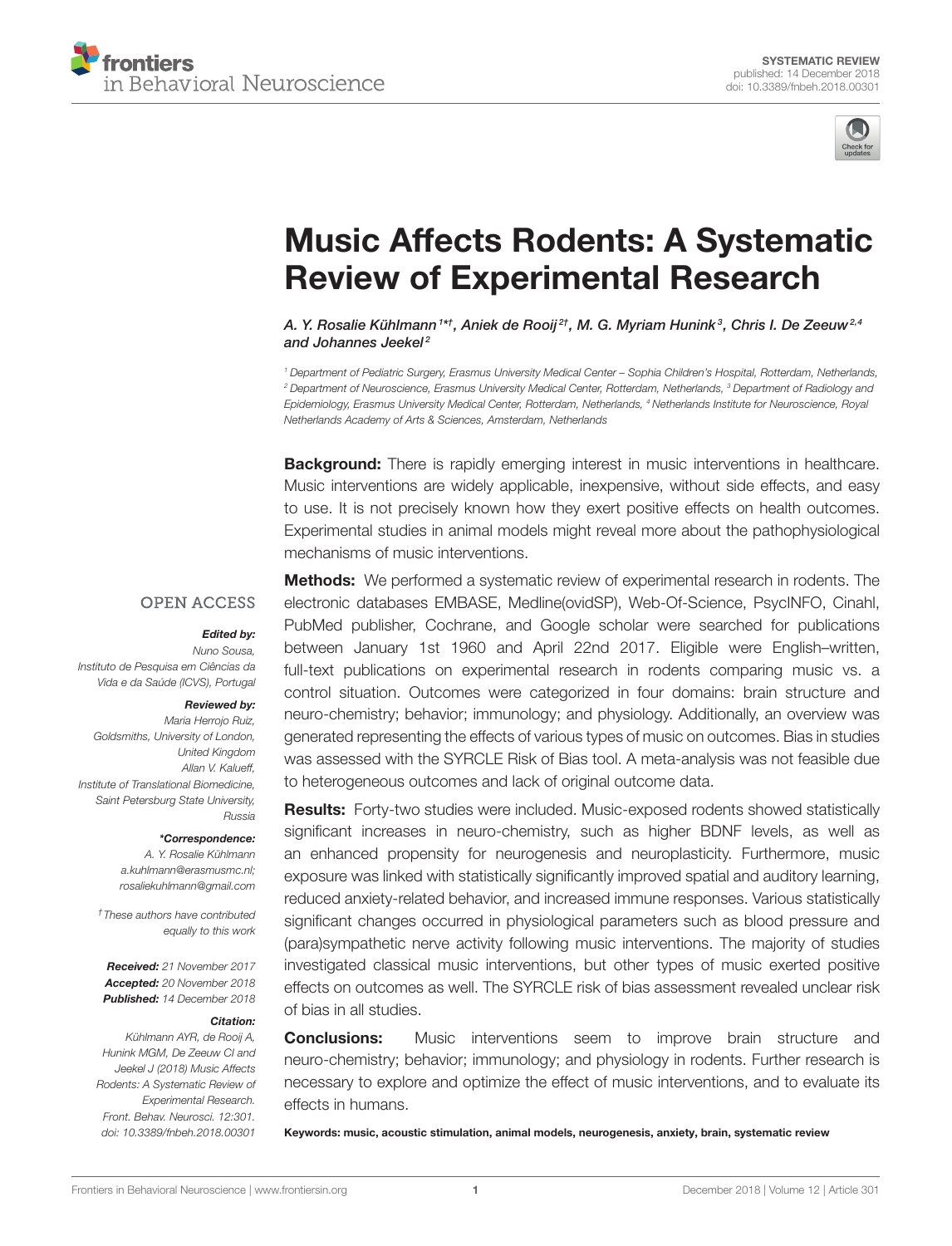# INTRODUCTION

There is growing interest in music interventions and music therapy in healthcare. Music interventions have a wide applicability, and the low cost, lack of side effects and ease of use make it an interesting intervention. Music interventions involve application of music in order to improve a clinical outcome, and can be administered recorded or live. They have been widely investigated in humans and can be linked to reduced depression levels in older people [\(Chan et al., 2011\)](#page-16-0), to reduced disruptive behaviors and anxiety, and improved cognitive functioning in patients with dementia [\(Chang et al., 2015\)](#page-16-1). A large number of studies have shown that music interventions alleviate anxiety and pain around medical procedures [\(Hole et al., 2015;](#page-16-2) [Vetter et al.,](#page-17-0) [2015\)](#page-17-0) and surgical procedures [\(Kuhlmann et al., 2018\)](#page-17-1). Music may have a beneficial effect on anxiety, systolic blood pressure, heart-rate, respiratory rate, quality of sleep, and pain in patients with coronary heart disease [\(Bradt et al., 2013\)](#page-16-3), and might reduce blood-pressure in chronic hypertension [\(Kuhlmann et al., 2016\)](#page-17-2). Lastly, music interventions appear to enhance immune function and to affect neuro-endocrine responses, such as a decrease in cortisol [\(Fancourt et al., 2014\)](#page-16-4).

Music interventions are thought to not only exert their effects in humans by improving relaxation or providing distraction for a specific situation, but also to achieve specific physiological changes in the human body. The exact mechanism of action remains unknown. Music listening can influence a person's emotions and moods [\(Bennett and Lengacher, 2009;](#page-16-5) [Mavridis,](#page-17-3) [2015\)](#page-17-3) by activating specific pleasure areas in the limbic system, such as the nucleus accumbens, amygdala, and hippocampus [\(Blood and Zatorre, 2001;](#page-16-6) [Menon and Levitin, 2005;](#page-17-4) Berridge and Kringelbach, [2015;](#page-16-7) [Mavridis, 2015\)](#page-17-3). These activations in turn may release neuropeptides, such as dopamine, and endogenous opioids [\(Blood and Zatorre, 2001;](#page-16-6) [Mavridis, 2015\)](#page-17-3). It cannot be excluded that such effects also occur in animals. Some studies in rodents indeed have shown that music exposure enhanced the expression of neuropeptides in the limbic system, which are known to be involved in pleasure and reward control (Sutoo and Akiyama, [2004;](#page-17-5) [Feduccia and Duvauchelle, 2008;](#page-16-8) [Tasset et al.,](#page-17-6) [2012\)](#page-17-6).

Moreover, several experimental studies in healthy rodents and in rodent disease models found similar effects as reported in humans, such as enhanced spatial ability [\(Xing et al., 2016c\)](#page-17-7), improved neuroplasticity [\(Kirste et al., 2015\)](#page-17-8), anxiety reduction [\(Escribano et al., 2014\)](#page-16-9), blood pressure lowering (Sutoo and Akiyama, [2004\)](#page-17-5), and increasing immune function (Uchiyama et al., [2012;](#page-17-9) [Gao et al., 2016\)](#page-16-10).

The outcomes of systematic experimental studies in animal models could be of value in understanding the working mechanisms of music interventions and extending clinical applicability of therapies. To answer the question whether music interventions exert effects on brain structure, neurochemistry, behavior, immunology, and physiology in rodents, we performed a systematic review of randomized experimental studies investigating music interventions in rodents compared to control situations.

# **METHODS**

### Study Design

We performed a systematic review of the literature, and reported this following the PRISMA statement for transparent reporting of systematic reviews [\(Moher et al., 2009\)](#page-17-10).

# Search Strategy and Data Sources

On April 22nd, 2017, a systematic literature search was performed in the electronical databases EMBASE, Medline(ovidSP), Web-Of-Science, PsycINFO, Cinahl, PubMed publisher, Cochrane, and Google scholar for publications that would be relevant to answer the research question (see **[Supplementary Material I](#page-16-11)** Search Strategy). Titles and abstracts of citations were screened for relevance, and full texts of relevant citations were screened for relevance by two investigators (AK and AR) independently. In case of disagreement a third researcher (JJ) was consulted and consensus was negotiated.

### Participants, Interventions, Comparators

Studies meeting the following criteria were considered for inclusion: (1) experimental study performed in rats or mice; (2) investigating the effect of music interventions on neuronal processes, behavioral effects, endocrine and/or inflammatory responses, or physiological conditions; (3) comparing the effect of a music intervention with a comparator situation without music, referred to as "control;" (4) available full-text article; (5) written in English; (6) published after 1/1/1960. There were neither limitations to the type of music administered, the music had to contain melody, harmony, and rhythm (in case the intervention solely consisted of an auditory enrichment, such as white noise, the study was excluded); nor to the type of control condition. If study populations overlapped between studies, only the most extensively described study was included.

# Data Extraction and Data Analysis

The following study characteristics were collected in an Excel spreadsheet (Google Sheets, 2015): authors, year of publication, animal model characteristics (species, sex, age, number of animals, disease induced characteristics), music intervention (type, timing, duration, loudness), specific description of the music and genre, control condition (type, timing, duration, loudness), and performed tests. Study quality was assessed by two researchers (AK and AR) using the Systematic Review Center for Laboratory animal Experimentation (SYRCLE) Risk of Bias tool, which is the adapted version for animal studies of the Cochrane Risk of Bias tool [\(Hooijmans et al., 2014\)](#page-16-12). Outcome measures were extracted by two persons separately and categorized into four areas: 1. brain structure and neuro-chemistry; 2. behavior; 3. immunology; and 4. physiology. Additionally, an overview was generated representing the effects of various types of music on outcomes. A meta-analysis was not performed due to the

**Abbreviations:** SYRCLE, Systematic Review Centre for Laboratory animal Experimentation; BrdU, bromodeoxyuridine; BDNF, brain derived neurotrophic factor; HC, hippocampus; NMDA, N-methyl-D-aspartate; NR2B, subunit NMDA receptor; GluR2, glutamate receptor.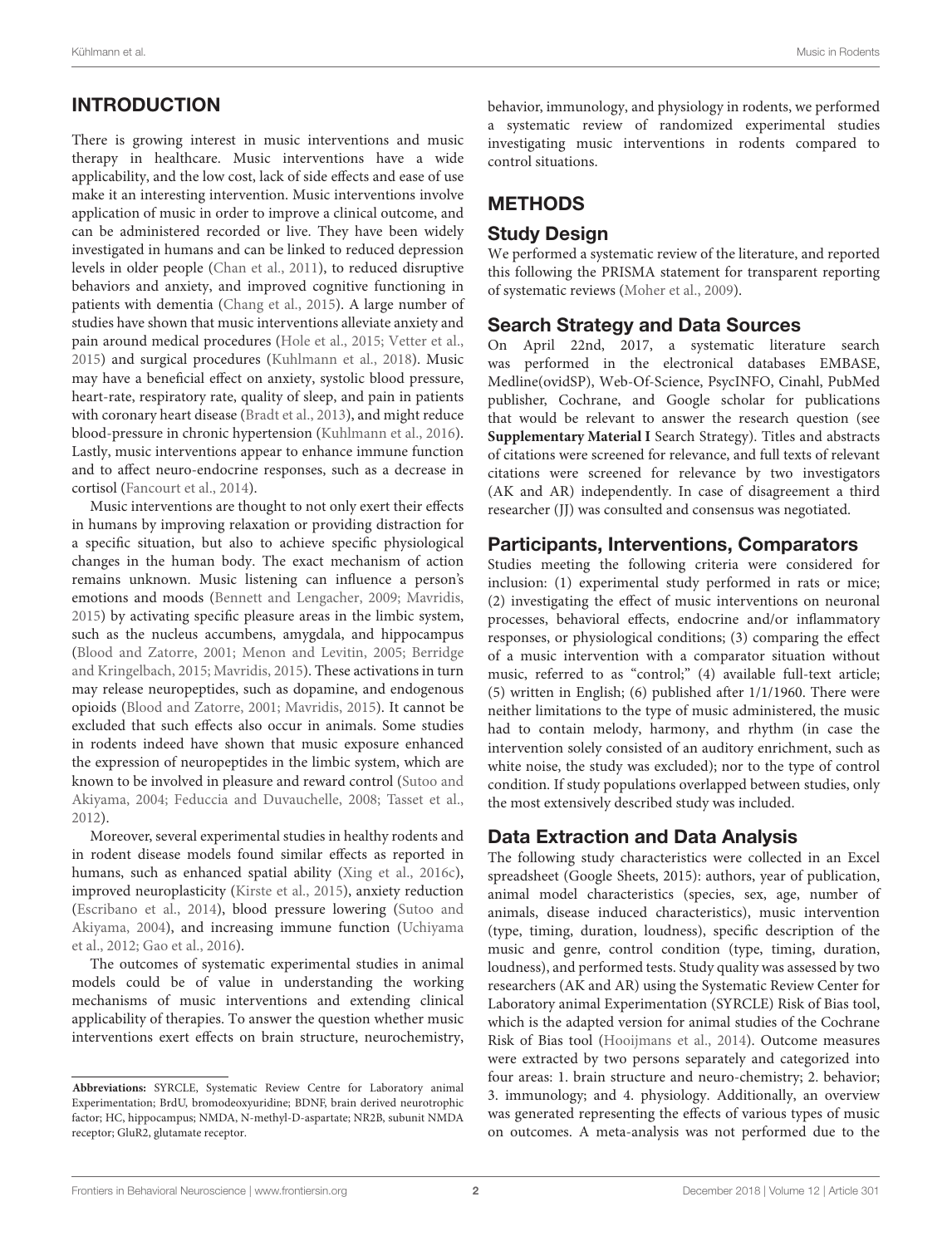

<span id="page-2-0"></span>heterogeneity in outcomes and the lack of reporting original outcome data in reviewed studies.

# RESULTS

### Study Selection and Characteristics

The literature search resulted in 2,784 citations after removal of duplicates. Following eligibility assessment, 42 full-text articles were eligible for inclusion (see **[Figure 1](#page-2-0)**). Detailed study characteristics are presented in **[Table 1](#page-3-0)**. **[Figure 2](#page-6-0)** represents an overview of domains in rodents that seem affected by music. Thirty studies (71.4%) were in rats; twelve in mice. All studies investigated recorded music interventions played by loudspeaker. Control conditions were described as no music (17 studies, 40%); ambient noise (14 studies, 33%); white noise (5 studies, 13%); undisturbed situation (5 studies, 12%); and no stress (1 study, 2%). Twenty-eight studies (67%) involved several interventions/comparators (see **[Table 1](#page-3-0)**).

### Risk of Bias

All studies were assessed as unclear risk of bias according to the SYRCLE risk of bias tool (see **[Supplementary Material II](#page-16-11)** SYRCLE Risk of Bias tool). Most studies did describe animal and housing characteristics, and reported some attrition bias. Information on sequence generation, allocation concealment, blinding of caregivers/investigators and random outcome assessment was barely reported.

# Findings: Music and Brain Structure and Neuro-Chemistry

Twenty-three studies investigated the effects of music on the neuro-anatomy of the brain (see **[Table 2](#page-7-0)**) [\(Morton et al., 2001;](#page-17-11) [Nunez et al., 2002;](#page-17-12) [Kim et al., 2004,](#page-17-13) [2006,](#page-17-14) [2013;](#page-17-15) Sutoo and Akiyama, [2004;](#page-17-5) [Chikahisa et al., 2006;](#page-16-13) [Angelucci et al., 2007a](#page-16-14)[,b;](#page-16-15) [Xu et al., 2007,](#page-18-0) [2009;](#page-18-1) [Feduccia and Duvauchelle, 2008;](#page-16-8) Meng et al., [2009;](#page-17-16) [Li et al., 2010;](#page-17-17) [Marzban, 2012;](#page-17-18) [Tasset et al., 2012;](#page-17-6) [Kirste et al., 2015;](#page-17-8) [Sheikhi and Saboory, 2015;](#page-17-19) [Gao et al., 2016;](#page-16-10) [Jiang et al., 2016;](#page-16-16) [Lee et al., 2016;](#page-17-20) [Xing et al., 2016a,](#page-17-21)[c\)](#page-17-7), such as neurogenesis and neuroplasticity as measured by precursor cell proliferation by bromodeoxyuridine (BrdU) labeled cells, levels of brain derived neurotrophic factor (BDNF) expression, and nerve growth factor (NGF); levels of dopamine and serotonine; seizures; expression of amyloid-β; and effects on neuronal pain pathways.

All four studies that investigated effects of music on levels of BrdU-cells found increased levels compared to a control condition [\(Kim et al., 2006,](#page-17-14) [2013;](#page-17-15) [Kirste et al., 2015;](#page-17-8) [Lee et al.,](#page-17-20) [2016\)](#page-17-20). Prenatal music increased the number of cells in the motor cortex and somatosensory cortex [\(Kim et al., 2013\)](#page-17-15) as well as in the hippocampal CA1, CA2, and CA3 regions, but not in the dental gyrus [\(Kim et al., 2006\)](#page-17-14). Moreover, the brain cells of rat fetuses exposed to music were morphologically more complex than those of rat fetuses not exposed to music (Sheikhi and Saboory, [2015\)](#page-17-19). Music statistically significantly increased levels of BDNF compared to comparator situations in seven out of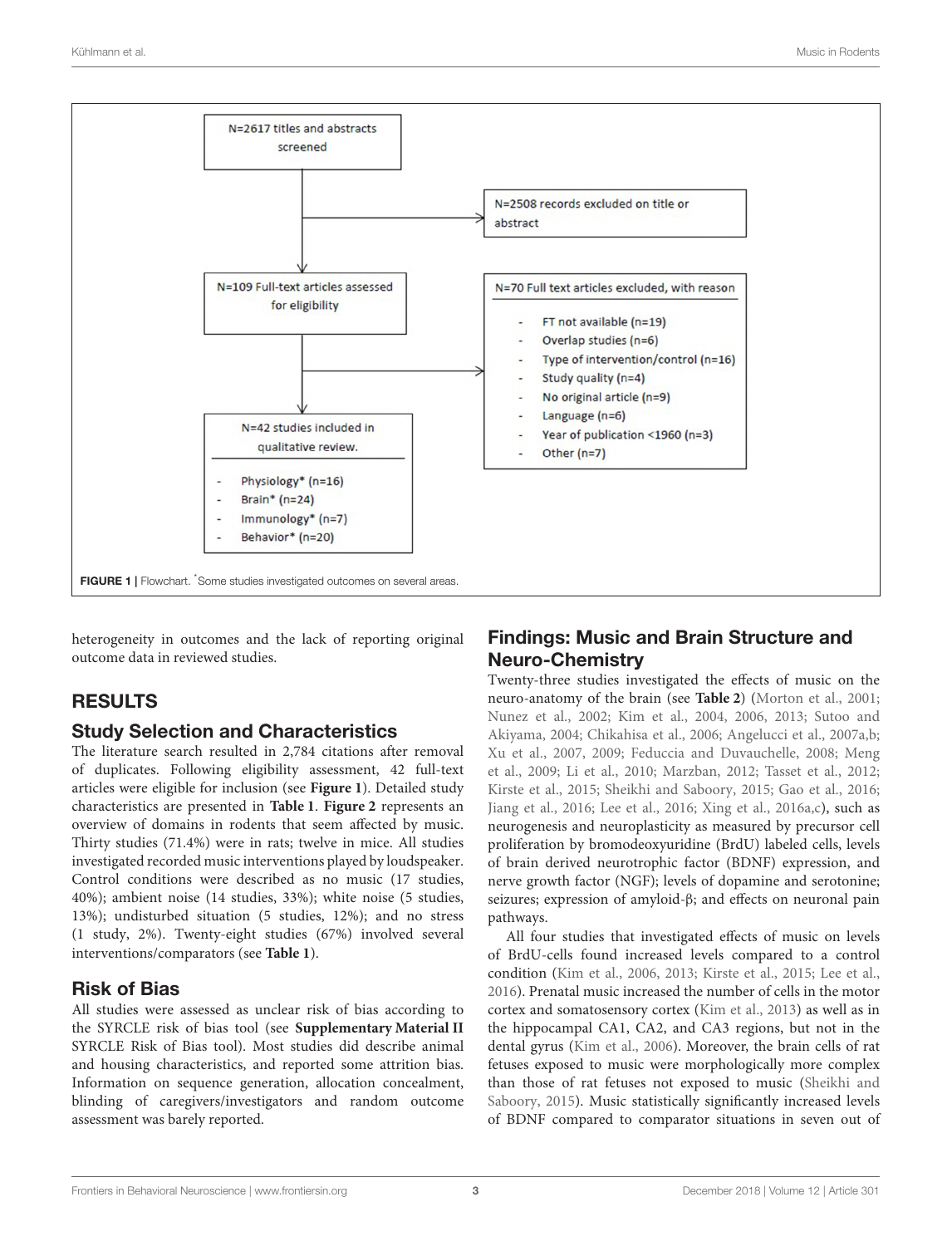| Author                          | Year         | Animal                              | Age                      | N/group                   | Disease/Condition                                        | Music Intervention                         | $\frac{a}{b}$  | Comparator                                                            | $\frac{a}{d}$            | Duration/frequency                                           | Tests                                                             |
|---------------------------------|--------------|-------------------------------------|--------------------------|---------------------------|----------------------------------------------------------|--------------------------------------------|----------------|-----------------------------------------------------------------------|--------------------------|--------------------------------------------------------------|-------------------------------------------------------------------|
| Gao                             | 2016         | Male Wistar rats                    | 5-8 wk                   | $\supseteq$               | Colorectal cancer bone<br>cancer pain                    | Mozart K.448                               | $\rm ^{\rm o}$ | No music                                                              | $\mathsf I$              | 1 h/day for 2 weeks                                          | Weight, tumor volume,<br>pain, p38a, p38β                         |
| Jiang                           | 2016         | SAMP8 mice                          | $7.5$ mn                 | $\supseteq$               | Alzheimer's disease                                      | Musico-electro-<br>acupuncture             | $\mathbf{I}$   | 2. Alzheimer's control<br>acupuncture<br>1. Electro                   | $\overline{\phantom{a}}$ | 20 min/day for 15 days                                       | glucose, amyloid- <sub>B</sub><br>MWM test, brain<br>frontal lobe |
| Lee                             | 2016         | Male SD rats                        | $2$ wk                   | $\infty$                  | Autism, valproic<br>acid-induced                         | Comfortable classical<br>music             | 65             | Undisturbed                                                           |                          | 1 h/day from PND 15<br>to PND 28                             | SDAT; BDNF, TrkB,<br>BrdU+ (HC)                                   |
| Xing                            | 2016c        | SD rats                             | PND 1-98                 | LO                        |                                                          | Mozart K.448                               | 20             | 2. K.448 retrograde<br>1. Ambient sound                               | 65                       | 8 p.m. - 8 a.m.<br>12 h                                      | MWM test                                                          |
| Xing                            | 2016a        | Male SD rats                        | <b>PND 1-98</b>          | $\frac{5}{1}$             |                                                          | Mozart K.448                               | 20             | Ambient noise                                                         | 65                       | 12 h/8a.m.to 8 p.m.                                          | MWM test BDNF, TrkB                                               |
| Xing                            | <b>2016b</b> | Male SD rats                        | adult                    | $\subsetneq$              | SE in TLE rats                                           | Mozart K.448                               | $\overline{C}$ | 2. Control with saline<br>1. Ambient noise<br>$($ no SE $)$           | 75                       | 2 h/day 8-10 p.m. day<br>1-34 after SE                       | MVVM test swimming<br>speed and distance                          |
| Oruz                            | 2015         | Albino Wistar rats                  | $3-5$ mn                 | $\overline{\phantom{0}}$  | Photoperiod<br>(CD/SD/LD)                                | Mozart KV361                               | <b>P</b>       | 1. Ambient noise                                                      | 50                       | 24 h prior to and during<br>tests                            | EPM test OPF test                                                 |
| Kim                             | 2015         | Male ICR mice                       | $4$ wk                   | LO                        | Anaphylaxis induction                                    | Korean Buk Music                           | $\overline{C}$ | 2. White noise<br>1. No music                                         | $\overline{C}$           | 5 min                                                        | mortality, HIF-1a, VEGF,<br>histamine, TNF-a, IL-1β               |
| Kirste                          | 2015         | Female C57BL/6J<br>mice             | 6–8 wk                   | $\mathop{=}^{\mathbb{C}}$ |                                                          | Transposed to<br>Mozart K.448<br>5-20 kHz) | SZ             | 1. Ambient noise<br>3. White noise<br>4. Pup calls<br>2. Silence      | $\overline{C}$           | 2 h/day in dark cycle,<br>$3-7$ days                         | $BrdU + /Sox2 +$ cells,<br>cell differentiation<br>BrdU+ cells,   |
| Sheikhi                         | 2015         | Wistar rat                          | prenatal day<br>$2 - 20$ | $\circlearrowright$       |                                                          | Classical Music                            | $\rm ^{\rm o}$ | No music                                                              | SS                       | 90 min 2/day                                                 | Corticosterone mother,<br>neuroplasticity fetus                   |
| Escribano                       | 2014         | Female Wistar rat                   | $3 \text{ mm}$           | $\circ$                   | OVX/sham<br>1. Normal<br>$\overline{\mathcal{N}}$        | Mozart K.448                               | 89             | 1. Ambient Noise<br>2. White Noise                                    | 55                       | 45 min before and<br>during tests                            | EPM test LDT test                                                 |
| Camargo<br>$\frac{1}{\sqrt{2}}$ | 2013         | Albino Wistar rats                  | $3-5$ mn                 | $\mathop{=}^\mathbb{C}$   | Simvastatin<br>Silence<br>$\rightleftharpoons$<br>$\sim$ | Mozart KV361                               | $\overline{C}$ | 1. Ambient noise                                                      | 50                       | 1 month music 5 h/day,<br>to/during tests<br>then 24 h prior | object recognition test<br>EPM test, OPF test,                    |
| Kim                             | 2013         | SD Rats                             | new born                 | LO                        | $\mathbf{I}$                                             | Comfortable music                          | 89             | 1. Control<br>2. Noise                                                | $-2.95$<br>÷             | pregnancy till delivery<br>1 h/day from day 15               | MC, SC Thickness MC<br>neurogenesis: BrdU<br>SC                   |
| $Z$ hang                        | 2013         | Male Wistar Rat                     | $\mathbb I$              | LO                        | LSSD (stress by<br>bondage, diet<br>irregularity)        | Gong Tone                                  | $\overline{1}$ | 4. No LSSD control<br>2. Xiaoyoa Powder<br>3. Combined<br>1. No music |                          | 45 min                                                       | Gastrin, IgG, T-cell<br>macrophages<br>proliferation,             |
| Marzban                         | 2012         | Male Wistar rat                     | new born                 | $\frac{5}{1}$             |                                                          | Mozart K.448                               | 8              | No music                                                              | $\mathsf{L}$             | 6 h/night for 60 days                                        | BDNF (HC)                                                         |
| Tasset                          | 2012         | Male Wistar rat                     | 20 mn                    | $5-6$                     | 2. haloperidol blocking<br>DA-system<br>1. normal        | Mozart K.448                               | 65             | No music                                                              | $\overline{1}$           | 2*2 h/day over 4 days                                        | brain dopamine (PFC,<br>SN, MS) prolactin<br>corticosterone       |
| Uchiyama                        | 2012         | C57BL/6, CBA,<br><b>BALB/c</b> mice | $8-12$ wk                |                           |                                                          | Opera                                      | $\rm ^{\rm o}$ | 1. Mozart classical<br>2. No music                                    | $\sqrt{2}$               | 24 h/day 6 days after<br>$\breve{\vdash}$                    | heart Tx: survival,                                               |
|                                 |              |                                     |                          |                           |                                                          |                                            |                |                                                                       |                          |                                                              | (Continued)                                                       |

<span id="page-3-0"></span>TABLE 1 | Study characteristics.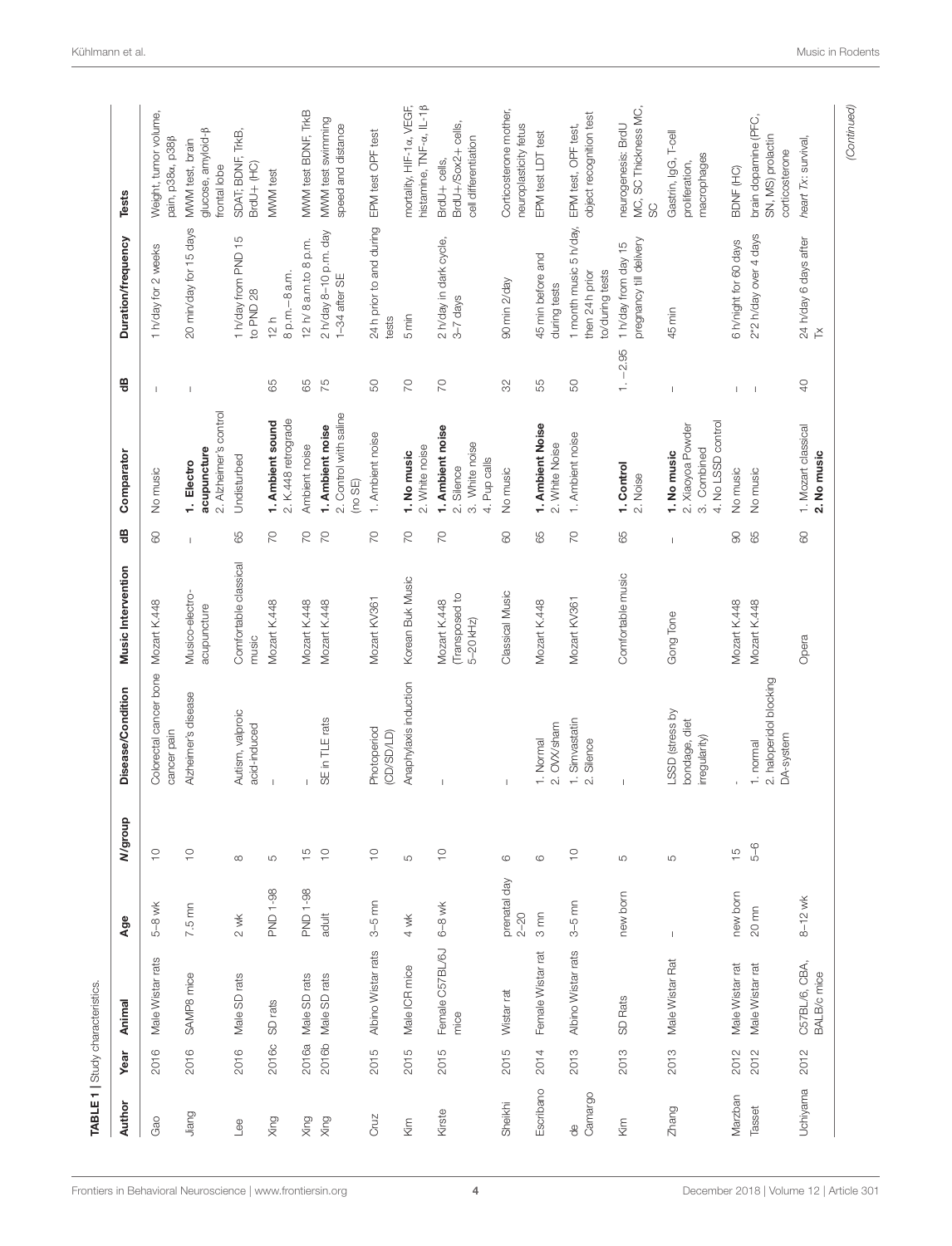| TABLE 1   Continued |      |                                                                          |                    |               |                                                           |                                                           |                |                                                                                               |                      |                                            |                                                                                         |
|---------------------|------|--------------------------------------------------------------------------|--------------------|---------------|-----------------------------------------------------------|-----------------------------------------------------------|----------------|-----------------------------------------------------------------------------------------------|----------------------|--------------------------------------------|-----------------------------------------------------------------------------------------|
| Author              | Year | Animal                                                                   | Age                | N/group       | Disease/Condition                                         | Music Intervention                                        | $\frac{1}{2}$  | Comparator                                                                                    | e⊌                   | Duration/frequency                         | Tests                                                                                   |
|                     |      |                                                                          |                    |               |                                                           |                                                           |                | 4. Different frequencies<br>Eardrum perforation<br>New Age<br>$\dot{\circ}$<br>$\dot{\infty}$ |                      |                                            | L-4, L-10, L-3, TNF- $\gamma$<br>Foxp3, CD4+CD25+<br>splenocytes, CD4+,<br>adoptive Tx: |
| Akiyama             | 2011 | Male SHR                                                                 | 12 wk              | $\supseteq$   | <b>SHR</b>                                                | Mozart K.205                                              | P2             | 3. 250 Hz-2 kHz<br>2.4 kHz-16 kHz<br>4.32-125 Hz<br>1. No music                               | 95                   | 10h (12-22h)                               | BP tail-cuff method                                                                     |
| da Cruz             | 2011 | Albino Wistar rats                                                       | $3-5$ mn           | $\supseteq$   | 2. Simvastatin<br>Saline<br>$\div$                        | Mozart KV361                                              | P <sub>2</sub> | 1. Ambient noise                                                                              | 50                   | 24 h prior to and during<br>tests          | EPM test OPF test                                                                       |
| Amagdei             | 2010 | female Wistar rat                                                        | new-born           | $10 - 16$     | 1. PND1 sham surgery<br>2. PND1 callosotomy               | Sham + 42 Mozart<br>piano sonatas                         | $\overline{C}$ | 1. Sham + No music<br>3. Callosotomy + NM<br>2. Callosotomy +<br>music                        | $\mathbb I$          | 12 h/night from<br>PND2-PND32              | T-maze MB                                                                               |
| Щ                   | 2010 | BDNF <sup>Met/Met</sup> and<br>$BDNF^{+/}$ mice<br>C57BL/6 wild<br>type, | adult, 2-3 mn 6-9  |               | BDNF <sup>Met/Met</sup> and<br>Anxiety by<br>$BDNF^{+/-}$ | Classical, Western<br>Diverse Chinese<br>Classical pieces | 55             | 1. Ambient Noise<br>2. White Noise                                                            | $1.40$<br>2.55       | 6 h/day (18-24 h) for 3<br>$\breve{}$      | BDNF/TrkB mRNA and<br>amygdala), OPF, EPM<br>quantity (PFC, HC,<br>test                 |
| $\exists$           | 2010 | male Wistar rat                                                          | 21 days            | $\infty$      | restraint stress (tube)<br>sensitized asthma,             | Asthma + Mozart<br>K.448                                  | 55             | 1. Ambient Noise<br>Early asthma<br>4. Late asthma<br>2. Asthma<br>$\dot{\infty}$             | 50                   | 6 h/day 18-24h for 14<br>days from week 11 | eosinophils, IL-4, IL-18<br>brain, corticosterone<br>leukocytes,                        |
| Meng                | 2009 | male C57BL/<br>6J(B6) mice                                               | 28 days            | $\rm 20$      |                                                           | Mozart K.448                                              | 55             | Ambient noise                                                                                 | 50                   | 8 h/day 22-6h 30 days                      | FC/HC OPF test, MWM<br>DNA microarray: gene<br>expression changes<br>test, PA task      |
| Nakamura            | 2009 | male Wistar rats                                                         |                    | Б             |                                                           | Schumann Traumerei<br>Op.15-7                             | 89             | 1. No stimulation<br>2. White Noise                                                           | 50                   | 60 min by earphones                        | expression in AudC<br>GVNA, c-Fos                                                       |
| $\gtrapprox$        | 2009 | male SD rats                                                             | new-born           | 4             |                                                           | Mozart K.448                                              | $\overline{C}$ | No music                                                                                      | 55                   | 12 h/d for 42 days<br>starting PND 14      | ASDT, SDDT, NR2B<br>protein expression<br>AudC                                          |
| Erken               | 2008 | female Wistar<br>Albino rats                                             | adult              | $\sim$        |                                                           | Mozart pieces                                             | <b>P2</b>      | 2. Rock Music<br>1. Control<br>3. Noise                                                       | 3.95<br>2.70<br>1.42 | 1 h/day for 14 days                        | RBC deformability RBC<br>aggregation                                                    |
| Feduccia            | 2008 | Male SD rats                                                             | adult              | 11/10         | <b>MDMA</b>                                               | Euphoric House                                            | $\overline{C}$ | 2. No added sound<br>1. White noise                                                           | $\overline{C}$       | During tests                               | OPP, NAcc DA, 5-HT                                                                      |
| Lemmer              | 2008 | Wistar-Kyoto rat<br>(NR) and SHR                                         | adult              | LO            | Hypertension                                              | Mozart No. 40                                             | 75             | 1. Same but no music<br>2. Ligeti rock music<br>3. White Noise                                | 75                   | $\frac{1}{2}$                              | abdominal aorta sensor<br>for SBP, DBP, HR                                              |
| Angelucci           |      | 2007b Male BALB/c mice adult (40                                         | days)              | $\frac{1}{2}$ |                                                           | New Age Music (slow<br>rhythm)                            | 55             | Ambient noise                                                                                 | SO                   | 6 h/day for 21 days<br>$6 - 12$ pm         | HT BDNF, HT NGF,<br>weight                                                              |
| Angelucci           |      | 2007a Male BALB/c mice                                                   | adult (40<br>days) |               |                                                           | New Age Music (slow<br>rhythm)                            | 55             | Ambient noise                                                                                 | 50                   | 6 h/day for 21 days<br>$6 - 12$ pm         | BDNF, NGF, PA task,<br>weight                                                           |
|                     |      |                                                                          |                    |               |                                                           |                                                           |                |                                                                                               |                      |                                            | Continued)                                                                              |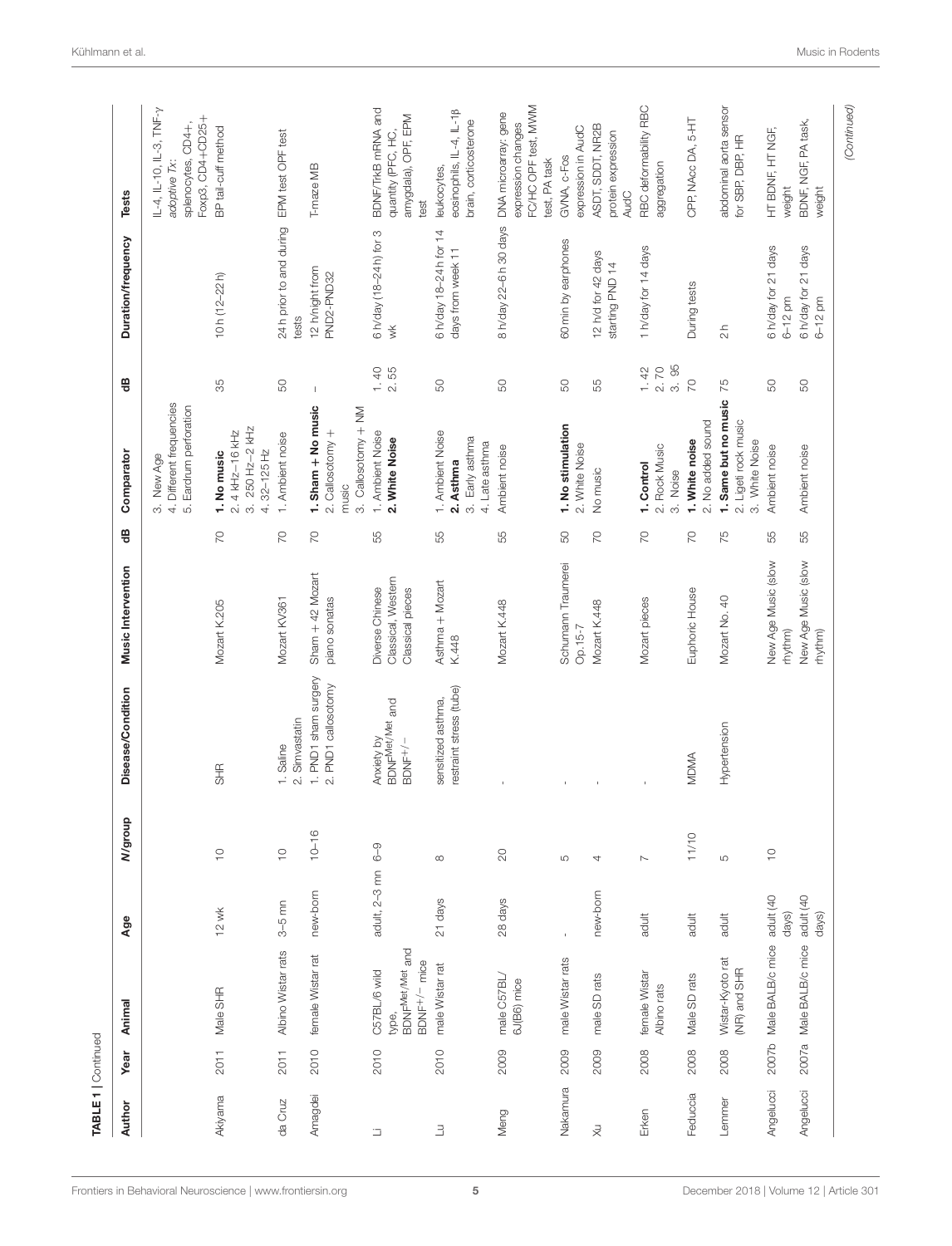| TABLE 1   Continued |      |                                                                             |                                     |             |                                                                                                                                                                                                                                                                                                                                                                                                                                                                                                                                                                                                                                                                                                                                                                                                                                                                                                                                                                                                                                                                                                                                                                                                                                                                                      |                                 |                |                                                                                          |                      |                                            |                                                                                                 |
|---------------------|------|-----------------------------------------------------------------------------|-------------------------------------|-------------|--------------------------------------------------------------------------------------------------------------------------------------------------------------------------------------------------------------------------------------------------------------------------------------------------------------------------------------------------------------------------------------------------------------------------------------------------------------------------------------------------------------------------------------------------------------------------------------------------------------------------------------------------------------------------------------------------------------------------------------------------------------------------------------------------------------------------------------------------------------------------------------------------------------------------------------------------------------------------------------------------------------------------------------------------------------------------------------------------------------------------------------------------------------------------------------------------------------------------------------------------------------------------------------|---------------------------------|----------------|------------------------------------------------------------------------------------------|----------------------|--------------------------------------------|-------------------------------------------------------------------------------------------------|
| Author              | Year | Animal                                                                      | Age                                 | N/group     | Disease/Condition                                                                                                                                                                                                                                                                                                                                                                                                                                                                                                                                                                                                                                                                                                                                                                                                                                                                                                                                                                                                                                                                                                                                                                                                                                                                    | Music Intervention              | e€             | Comparator                                                                               | e                    | Duration/frequency                         | Tests                                                                                           |
| Chikahisa           | 2007 | Female Slc:ddy<br>mice                                                      | 8 wk                                | S L         | 3. Progesterone<br>2. Sham<br>inhibitor<br>$\leq$<br>$\div$                                                                                                                                                                                                                                                                                                                                                                                                                                                                                                                                                                                                                                                                                                                                                                                                                                                                                                                                                                                                                                                                                                                                                                                                                          | Mozart K.448                    | P <sub>2</sub> | 1. Ambient Noise<br>2. White noise                                                       | $1.55$<br>2.70       | 30-45 min before and<br>during test        | OPF test, EPM test,<br>LDT test, MB test                                                        |
| Nakamura            | 2007 | Male Wistar rats                                                            | $\mathbf{I}$                        | LO          | $\overline{1}$                                                                                                                                                                                                                                                                                                                                                                                                                                                                                                                                                                                                                                                                                                                                                                                                                                                                                                                                                                                                                                                                                                                                                                                                                                                                       | Schumann Traumerei              | SO             | 2. Chopin Etude<br>1. White Noise                                                        | 50                   | 60 min by earphone                         | arterial BP, RSNA, H3<br>receptor                                                               |
| $\gtrapprox$        | 2007 | SD <sub>rats</sub>                                                          | $\overline{1}$                      | LO          | $\overline{1}$                                                                                                                                                                                                                                                                                                                                                                                                                                                                                                                                                                                                                                                                                                                                                                                                                                                                                                                                                                                                                                                                                                                                                                                                                                                                       | 1. (Nightwish)<br>2. (Nostalgy) | P <sub>2</sub> | Control                                                                                  | $58 - 45$            | 12 h/day from PND 14                       | GluR2 protein in AudC<br>and ACC                                                                |
| Chikahisa           | 2006 | Female Std:ddY<br>mice                                                      | days, PND<br>Prenatal 7<br>$1 - 68$ | $\sim$      | $\overline{\phantom{a}}$                                                                                                                                                                                                                                                                                                                                                                                                                                                                                                                                                                                                                                                                                                                                                                                                                                                                                                                                                                                                                                                                                                                                                                                                                                                             | Mozart K.448                    | $\overline{C}$ | 1. Ambient Noise<br>2. White noise                                                       | $1.55$<br>2.70       | Continuously played<br>through dark period | BDNF, body weight,<br>Cross-maze test,<br>corticosterone                                        |
| Kim                 | 2006 | Offspring SD rats                                                           | Prenatal                            | LO          |                                                                                                                                                                                                                                                                                                                                                                                                                                                                                                                                                                                                                                                                                                                                                                                                                                                                                                                                                                                                                                                                                                                                                                                                                                                                                      | Music-applied                   | 89             | 2. Noise-applied<br>1. Control                                                           | $1. -2.95$           | 1 h/day from preND 15<br>until delivery    | PND21, BrdU cells (HC)<br>Radial-arm maze test                                                  |
| Kim                 | 2004 | Offspring SD rats                                                           | $12$ wk                             | LO          |                                                                                                                                                                                                                                                                                                                                                                                                                                                                                                                                                                                                                                                                                                                                                                                                                                                                                                                                                                                                                                                                                                                                                                                                                                                                                      | Music-applied                   | 89             | 2. Noise-applied<br>1. Control                                                           | 95<br>$1. -2.$       | 1 h/day from preND 15<br>until delivery    | TPH, 5-HT (DRN/MRN)                                                                             |
| Sutoo               | 2004 | Male SHR                                                                    | $12$ wk                             | $\supseteq$ | Hypertension                                                                                                                                                                                                                                                                                                                                                                                                                                                                                                                                                                                                                                                                                                                                                                                                                                                                                                                                                                                                                                                                                                                                                                                                                                                                         | Mozart K. 205                   | <b>P</b>       | Ambient noise                                                                            | 35                   | I8-20h daily                               | ail-cuff SBP, serum<br>calcium, brain DA                                                        |
| Morton              | 2001 | C57/BL6 mice                                                                | adult                               | 9/10        | NETH                                                                                                                                                                                                                                                                                                                                                                                                                                                                                                                                                                                                                                                                                                                                                                                                                                                                                                                                                                                                                                                                                                                                                                                                                                                                                 | Bach BWV1041                    | 95             | 3. Ambient Noise<br>1. The Prodigy<br>2. Loud WN                                         | 3.65<br>2.95<br>1.95 | Sh                                         | seizures, locomotion,<br>CPP, reactive gliosis                                                  |
| Nunez               | 2001 | male BALB/c mice<br>male SD rats                                            | $7 - 12$ wk<br>$2 \text{ mm}$       | 20          | W 256 carcinosarcoma                                                                                                                                                                                                                                                                                                                                                                                                                                                                                                                                                                                                                                                                                                                                                                                                                                                                                                                                                                                                                                                                                                                                                                                                                                                                 | Herbert von Karajan<br>Adagio   | &0             | 3. auditory stressor<br>2. auditory stressor<br>1. Unstimulated<br>and music<br>controls | 100                  | 9a.m.-2 p.m./8 days                        | activity, ACTH N tumor<br>nodules, %metastasis<br>proliferation, NK-cell<br>Lymphocytes, T-cell |
| Rauscher            | 1998 | rats                                                                        | prenatal, PND<br>$0 - 60$           | $\odot$     | $\mathbf{I}$                                                                                                                                                                                                                                                                                                                                                                                                                                                                                                                                                                                                                                                                                                                                                                                                                                                                                                                                                                                                                                                                                                                                                                                                                                                                         | Mozart K.448                    | 89             | 1. White Noise<br>2. Philip Glass                                                        | 65                   | 12h nocturnal until<br>PND <sub>65</sub>   | T-maze (working time,<br>N errors)                                                              |
| McCarthy*           | 1992 | male SD rats                                                                |                                     | $\circ$     | $\overline{1}$                                                                                                                                                                                                                                                                                                                                                                                                                                                                                                                                                                                                                                                                                                                                                                                                                                                                                                                                                                                                                                                                                                                                                                                                                                                                       | Rock music (noise<br>stress)    | <b>P</b>       | Usual environment                                                                        | 45                   | 24h                                        | temp, activity counts<br>lymphocytes, IL1,<br>superoxide anion,                                 |
| Bueno <sup>*</sup>  | 1988 | male NMRI mice                                                              |                                     | 6           | Fasting                                                                                                                                                                                                                                                                                                                                                                                                                                                                                                                                                                                                                                                                                                                                                                                                                                                                                                                                                                                                                                                                                                                                                                                                                                                                              | Acoustic stress (by<br>music)   | $\frac{8}{10}$ | 2. Cold stress<br>1. No stress                                                           | $\overline{1}$       | 20 min                                     | Gastric emptying                                                                                |
|                     |      | burying; LDT, light-dark transition test; OPF open field; PA task , passive |                                     |             | Wk, weeks; mn, months; SD rat, Sprague Dawley rat; PND, post-natal day; NM, No Mogis; WA, Whiser AS burding Moder Norder Day Sport, Step Down Avoidance Task; EPM, elevated plus maze; MB, marble<br>temporal lobe epilepsy; SHR, sportaneously hypertensive rat; DA, doparnine; S-HT, serotonin; TPH, typtophan hydroxylase; HIF-1, hypoxia inducible factor-1; VEGF, vascular endothelial growth factor; METH, Methamphetamine; P<br>place preference; NR, normotensive rat; (S)Br, (systolic) blood pressure; GNAA, gastric vagal nerve activity; RSNA, renal sympathetic nerve activity; LBD, Light-Dark Box transition test; LSSD, liver stagnation and spleen d<br>avoidance task; ASDT, auditory signal-detection task; SDDT, sound duration discrimination task; CPP, center place preference SE, status epilepticus; TLE,<br>forebrain cortex; MC, motor cortex; SC, somatosensory cortex; HC, hippocampus; PFC, prefrontal cortex; PC, frontal cortex; S, striatal moleus; MS, mesencephalon; CC, corpus callosum; AudC, auditory cortex; HT,<br>hypothalamus; ACC, anterior cingulate cortex; DRN, dorsal raphe nuclei; MRN, median raphe nuclei; OVX, ovariectomized; Sham, sham operated; temp, temperature. *studies in which music intervention was used as stressor. |                                 |                |                                                                                          |                      |                                            |                                                                                                 |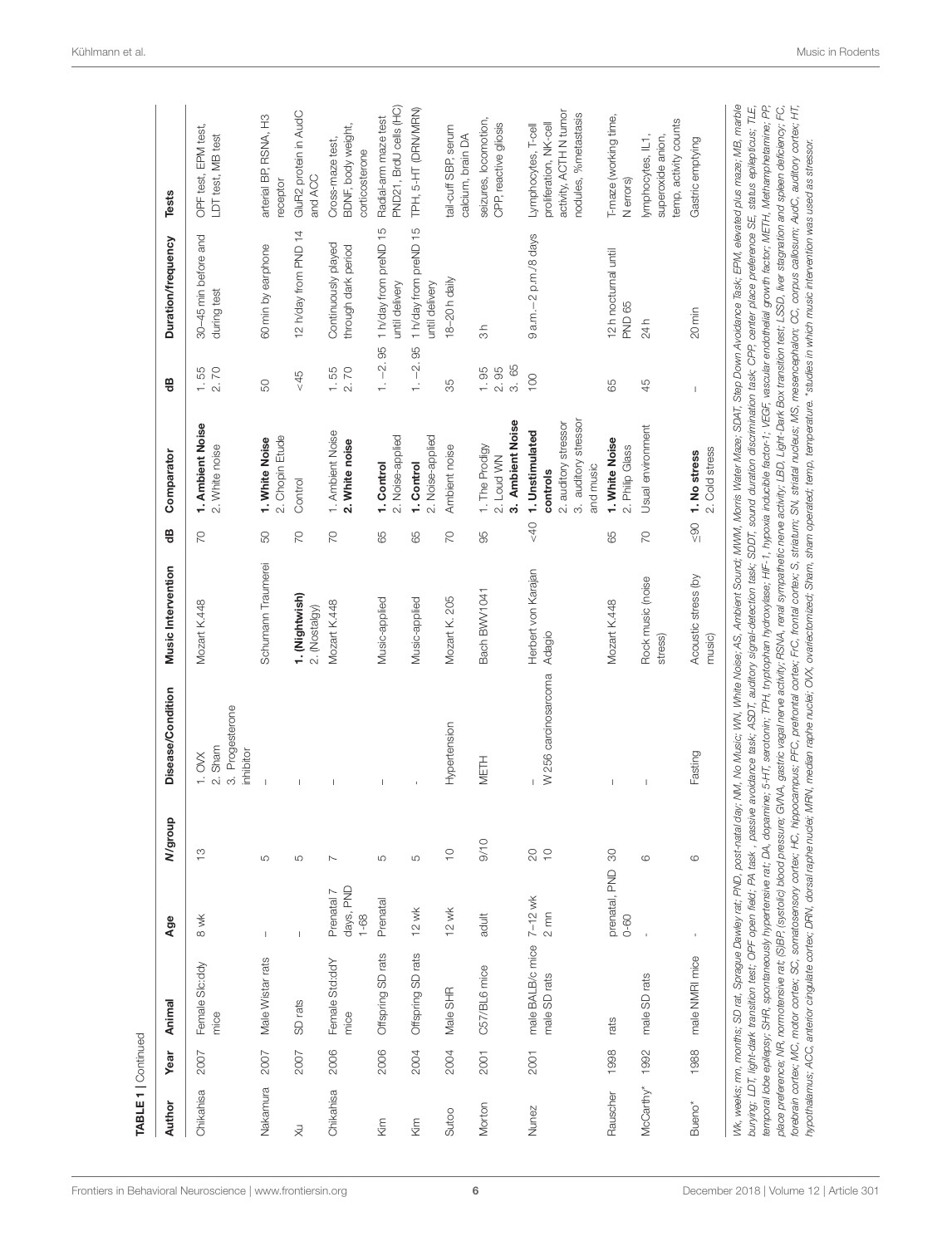

<span id="page-6-0"></span>eight studies [\(Angelucci et al., 2007a,](#page-16-14)[b;](#page-16-15) [Li et al., 2010;](#page-17-17) [Marzban,](#page-17-18) [2012;](#page-17-18) [Lee et al., 2016;](#page-17-20) [Xing et al., 2016a](#page-17-21)[,c\)](#page-17-7)—specifically in cells of the dorsal CA3 region of the hippocampus (HC), the dentate gyrus [\(Xing et al., 2016a\)](#page-17-21), the prefrontal cortex, amygdala, and hypothalamus [\(Angelucci et al., 2007a,](#page-16-14)[b;](#page-16-15) [Li et al., 2010\)](#page-17-17); whereas the NGF level was not altered in cells of the CA1 region (Xing et al., [2016a\)](#page-17-21). One study found a decrease of BDNF in the cortex and no change in the HC and the cerebellum compared to comparator conditions [\(Chikahisa et al., 2006\)](#page-16-13). One study found that music decreased nerve growth factor in the hypothalamus [\(Angelucci et al., 2007b\)](#page-16-15), while it had no impact on the HC, frontal cortex or striatum [\(Angelucci et al., 2007a\)](#page-16-14). In the same two studies, BDNF levels were elevated in both the HC and the hypothalamus.

The three studies investigating effects of music on dopamine levels in the brain [\(Sutoo and Akiyama, 2004;](#page-17-5) Feduccia and Duvauchelle, [2008;](#page-16-8) [Tasset et al., 2012\)](#page-17-6) found either an increase of dopamine in the nucleus accumbens [\(Feduccia and Duvauchelle,](#page-16-8) [2008\)](#page-16-8); in the prefrontal cortex, mesencephalon and the striatum [\(Tasset et al., 2012\)](#page-17-6); or no differences in dopamine in the motor cortex, somatosensory cortex, or nucleus accumbens (Sutoo and Akiyama, [2004\)](#page-17-5). Music prevented the decrease of dopamine after administration of a D2-receptor antagonist in rats (Tasset et al., [2012\)](#page-17-6). In another study, music up-regulated the expression of dopamine-related genes in mice [\(Meng et al., 2009\)](#page-17-16). Effects of music on serotonin levels were investigated in two studies [\(Kim et al., 2004;](#page-17-13) [Feduccia and Duvauchelle, 2008\)](#page-16-8): prenatal music decreased serotonin synthesis in the dorsal and median raphe nuclei in the offsprings [\(Kim et al., 2004\)](#page-17-13); but it increased serotonin in the nucleus accumbens after administration of methamphetamine [\(Feduccia and Duvauchelle, 2008\)](#page-16-8).

When methamphetamine was injected in mice, exposure to either rave or classical music increased the numbers of seizures and deaths, suggesting increased methamphetamine toxicity [\(Morton et al., 2001\)](#page-17-11). Rats exposed to music showed a significant increase in the expression of the NMDA receptor NR2B protein in their auditory cortex [\(Xu et al., 2009\)](#page-18-1). Similarly, the expression of another glutamate receptor subunit which can be involved in synaptic plasticity, GluR2, was also significantly increased in the auditory cortex following music exposure, suggesting induced plasticity in the auditory system [\(Xu et al., 2007\)](#page-18-0).

In a mouse model of Alzheimer's disease, addition of music to electro-acupuncture treatment statistically significantly improved the glucose metabolism level in the mice's brains, while the expression of amyloid-β, which is normally accumulated in Alzheimer's disease, was decreased [\(Jiang et al., 2016\)](#page-16-16). Lastly, the one study examining effects of music on cancer bone pain found less pain intensity as well as decreased expression of p38α and p38β in the dorsal ganglia, which are involved in processing chronic neuropathic, inflammatory, and cancer pains [\(Gao et al.,](#page-16-10) [2016\)](#page-16-10).

### Findings: Music and Behavior

Twenty-one studies investigated the effects of music on behavioral outcomes (see **[Table 3](#page-9-0)**) [\(Rauscher et al., 1998;](#page-17-22) Morton et al., [2001;](#page-17-11) [Chikahisa et al., 2006,](#page-16-13) [2007;](#page-16-17) [Kim et al., 2006;](#page-17-14) [Angelucci et al., 2007a;](#page-16-14) [Feduccia and Duvauchelle, 2008;](#page-16-8) Meng et al., [2009;](#page-17-16) [Xu et al., 2009;](#page-18-1) [Amagdei et al., 2010;](#page-16-18) [Li et al., 2010;](#page-17-17) da Cruz et al., [2011;](#page-16-19) [de Camargo et al., 2013;](#page-16-20) [Escribano et al., 2014;](#page-16-9) [Cruz et al., 2015;](#page-16-21) [Jiang et al., 2016;](#page-16-16) [Lee et al., 2016;](#page-17-20) [Xing et al.,](#page-17-21) [2016a](#page-17-21)[,b,](#page-17-23)[c;](#page-17-7) [Yazdani et al., 2016\)](#page-18-2)—specifically learning abilities, anxiety-related behavior and stereotypic behavior as investigated by behavioral tests explained in **[Supplementary Material III](#page-16-11)**.

Music interventions enhanced learning abilities of rodents, specifically those involved with spatial learning [\(Rauscher et al.,](#page-17-22) [1998;](#page-17-22) [Chikahisa et al., 2006;](#page-16-13) [Kim et al., 2006;](#page-17-14) [Xu et al., 2009;](#page-18-1) [Amagdei et al., 2010;](#page-16-18) [Jiang et al., 2016;](#page-16-16) [Lee et al., 2016;](#page-17-20) [Xing](#page-17-21) et al., [2016a](#page-17-21)[,b,](#page-17-23)[c;](#page-17-7) [Yazdani et al., 2016\)](#page-18-2). Moreover, music statistically significantly decreased anxiety-related behavior in seven out of nine studies [\(Angelucci et al., 2007a;](#page-16-14) [Chikahisa et al., 2007;](#page-16-17) [Meng et al., 2009;](#page-17-16) [Li et al., 2010;](#page-17-17) [de Camargo et al., 2013;](#page-16-20) [Escribano et al., 2014;](#page-16-9) [Cruz et al., 2015\)](#page-16-21); the remaining two studies found no differences between music and comparator groups [\(Amagdei et al., 2010;](#page-16-18) [da Cruz et al., 2011\)](#page-16-19). The anxietydecreasing effect of music diminished after ovariectomy and was restored by progesterone [\(Chikahisa et al., 2007;](#page-16-17) [Escribano et al.,](#page-16-9) [2014\)](#page-16-9). Music seemed to enhance anxiolytic effects of simvastatin [\(da Cruz et al., 2011;](#page-16-19) [de Camargo et al., 2013\)](#page-16-20). Influence of music on stereotypic behavior was investigated in two studies; music enhanced stereotypic behavior after administration of methamphetamine, but not of saline [\(Morton et al., 2001;](#page-17-11) [Feduccia and Duvauchelle, 2008\)](#page-16-8).

# Findings: Music and Immunology

Seven studies investigated the effects of music on immunological outcomes (see **[Table 4](#page-11-0)**) [\(McCarthy et al., 1992;](#page-17-24) [Nunez et al., 2002;](#page-17-12) [Lu et al., 2010;](#page-17-25) [Uchiyama et al., 2012;](#page-17-9) [Zhang et al., 2013;](#page-18-3) Kim et al., [2015;](#page-17-26) [Gao et al., 2016\)](#page-16-10), such as specific and non-specific immunity; cytokines and histamines; anaphylaxis; tumor growth; and post-transplantation immunity.

Music exposure enhanced the numbers of lymphocytes and natural killer cells as well as the levels of T-cell proliferation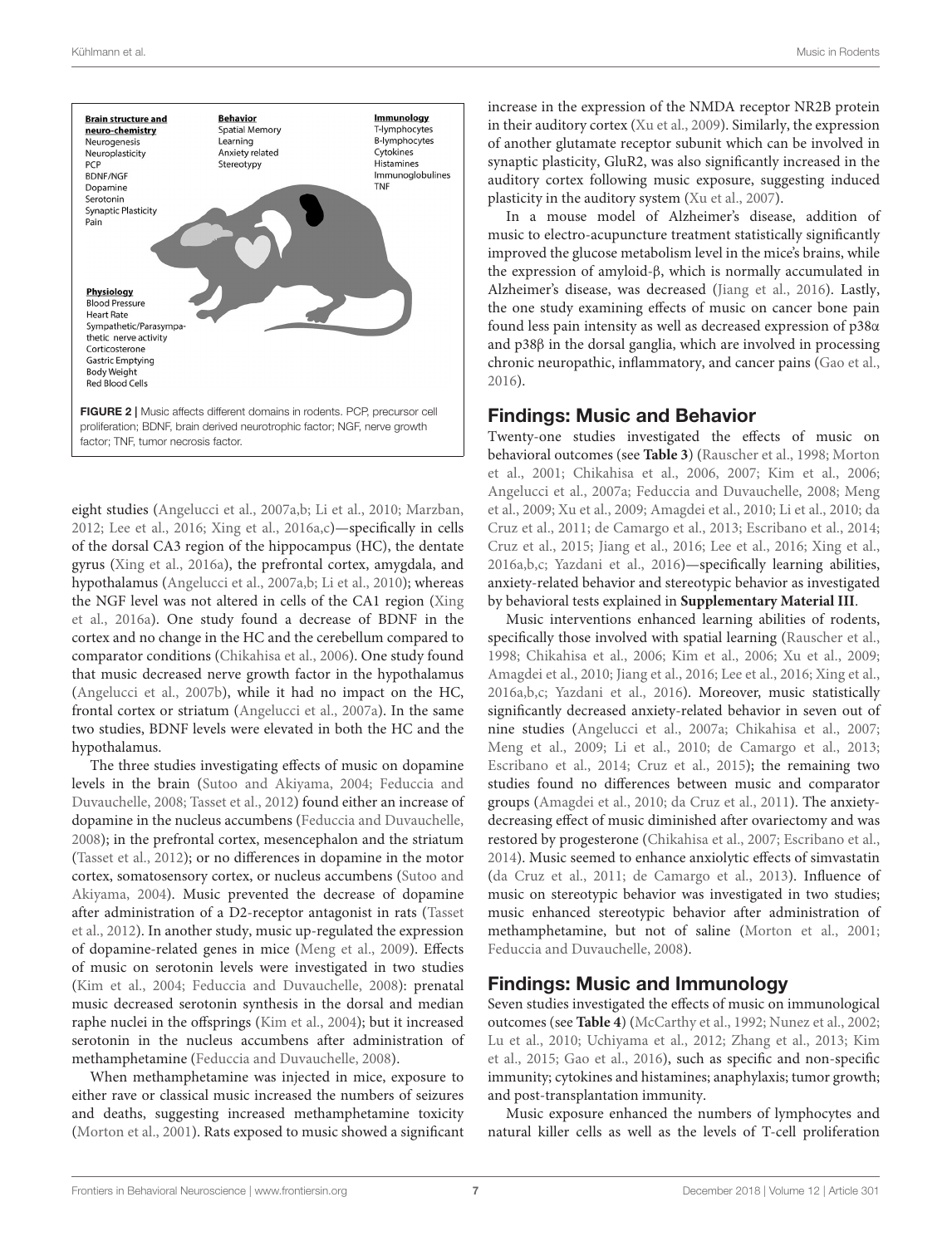#### <span id="page-7-0"></span>TABLE 2 | Brain outcomes.

| Author    | Year  | Outcome                 | <b>Result music</b>  | <b>Result comparator</b> | P-value        | Music; comparator             |
|-----------|-------|-------------------------|----------------------|--------------------------|----------------|-------------------------------|
| Xing      | 2016  | <b>BNDF/TrkB</b>        | $\uparrow$           |                          | <0.05          | Mozart K.448; AS              |
| Xing      | 2016  | <b>BDNF/TrkB</b>        |                      |                          |                | Mozart K448; AN               |
|           |       | dCA3&dDG                | ↑                    |                          | < 0.05         |                               |
|           |       | dCA1                    | $=$                  |                          | n.s.           |                               |
| Lee       | 2016  | <b>BDNF/TrkB</b>        | $\uparrow$           |                          | <0.05          | Classical music; NM           |
|           |       | $BrdU +$ cells          | $\uparrow$           |                          | < 0.05         |                               |
| Marzban   | 2012  | <b>BDNF</b>             | $94.60 \pm 6.22$     | $86.30 \pm 2.26$         | < 0.01         | Mozart K.448; NM              |
| Li        | 2010  | <b>BDNF</b>             |                      |                          |                | Chinese/Western Classical; WN |
|           |       | PFC/ HC/ Amygdala       | 1/1/1                |                          | < 0.05         |                               |
|           |       | BDNF/TrkB-mRNA          |                      |                          |                |                               |
|           |       | <b>PFC</b>              | $\uparrow$           |                          | <0.05          |                               |
|           |       | HC/Amygdala             | $\uparrow/\uparrow$  |                          | < 0.01         |                               |
| Angelucci | 2007a | <b>BDNF</b>             |                      |                          |                | New Age Music; NM             |
|           |       | HC/FrC/S                | $\uparrow$ /=/=      |                          | $<$ 0.05/ns/ns |                               |
|           |       | <b>NGF</b>              |                      |                          |                |                               |
|           |       | HC/FrC/S                | $=/-/-$              |                          | ns/ns/ns       |                               |
| Angelucci | 2007b | <b>BDNF HT</b>          | ↑                    |                          | < 0.01         | New Age Music; NM             |
|           |       | NGF HT                  | ↓                    |                          | <0.05          |                               |
| Chikahisa | 2006  | <b>BDNF</b>             |                      |                          |                | Mozart K.448; WN              |
|           |       | Cortex                  | ↓                    |                          | < 0.05         |                               |
|           |       | HC/cerebellum           | $=$                  |                          | n.s.           |                               |
|           |       | TrkB                    |                      |                          |                |                               |
|           |       | Cortex                  | $\uparrow$           |                          | <0.05          |                               |
|           |       | HC                      | $=$                  |                          | n.s.           |                               |
| Sheikhi   | 2015  | Density PC              | $7.17 \pm 0.6$       | $5.5 \pm 0.43$           | <0.05          | Classical music; NM           |
| Kirste    | 2015  | $BrdU +$ cells $N$      | $\uparrow$           |                          | < 0.01         | Mozart K.448; AN              |
|           |       | BrdU+/Sox2+ N           | ↑                    |                          | < 0.01         |                               |
|           |       | Diff cells              | $=$                  |                          | n.s.           |                               |
| Kim       | 2013  | BrdU MC N cells         | $486.79 \pm 47.21$   | $371.56 \pm 29.29$       | <0.05          | Comfortable music; Control    |
|           |       | BrdU SC N cells         | $926.26 \pm 93.44$   | $660.72 \pm 58.90$       | <0.05          |                               |
|           |       | Thickness MC (mm)       | $1.204 \pm 0.034$    | $1.277 \pm 0.034$        | n.s.           |                               |
|           |       | Thickness SC (mm)       | $1.241 \pm 0.035$    | $1.305 \pm 0.023$        | n.s.           |                               |
| Kim       | 2006  | BrdU cells (HC) N cells |                      |                          |                | Music; Control                |
|           |       | CA <sub>1</sub>         | $3229.59 \pm 119.04$ | $2352.00 \pm 111.40$     | <0.05          |                               |
|           |       | CA2/CA3                 | 1393.70 ± 57.66      | 868.00 ± 40.50           | < 0.05         |                               |
|           |       | Dentate gyrus           | $2055.72 \pm 124.39$ | $2367.28 \pm 138.25$     | n.s.           |                               |
| Tasset    | 2011  | Dopamine (ng/g)         |                      |                          |                | Mozart K.448; NM              |
|           |       | <b>PFC</b>              | $96.00 \pm 3.75$     | $73.01 \pm 2.02$         | < 0.01         |                               |
|           |       | SN                      | $69.70 \pm 2.08$     | $60.15 \pm 2.84$         | < 0.05         |                               |
|           |       | MS                      | $71.60 \pm 1.75$     | $58.59 \pm 2.20$         | < 0.001        |                               |
| Sutoo     | 2004  | Dopamine (FI)           |                      |                          |                | Mozart K.205; NM              |
|           |       | lateral neostriatum     | $5.31 \pm 0.16$      | $4.51 \pm 0.21$          | < 0.01         |                               |
|           |       | MC, SC, N Acc           | $=$                  |                          | n.s.           |                               |
| Feduccia  | 2008  | Dopamine N.acc.         | $\uparrow$           |                          | < 0.05         | House Music; WN               |
|           |       | 5-HT                    | $\uparrow$           |                          | <0.05          |                               |
| Kim       | 2004  | 5-HT                    |                      |                          |                | Music; Control                |
|           |       | <b>DRN</b>              | $109.09 \pm 10.77$   | $159.15 \pm 5.47$        | <0.05          |                               |
|           |       | <b>MRN</b>              | $37.93 \pm 3.23$     | $53.16 \pm 2.18$         | <0.05          |                               |
|           |       | <b>TPH</b>              |                      |                          |                |                               |
|           |       | DRN                     | $153.94 \pm 7.81$    | $184.32 \pm 9.92$        | < 0.05         |                               |
|           |       | <b>MRN</b>              | $42.50 \pm 2.57$     | $65.58 \pm 3.10$         | < 0.05         |                               |
|           |       |                         |                      |                          |                |                               |

[Frontiers in Behavioral Neuroscience](https://www.frontiersin.org/journals/behavioral-neuroscience)| [www.frontiersin.org](https://www.frontiersin.org) **8** 8 [December 2018 | Volume 12 | Article 301](https://www.frontiersin.org/journals/behavioral-neuroscience#articles)

(Continued)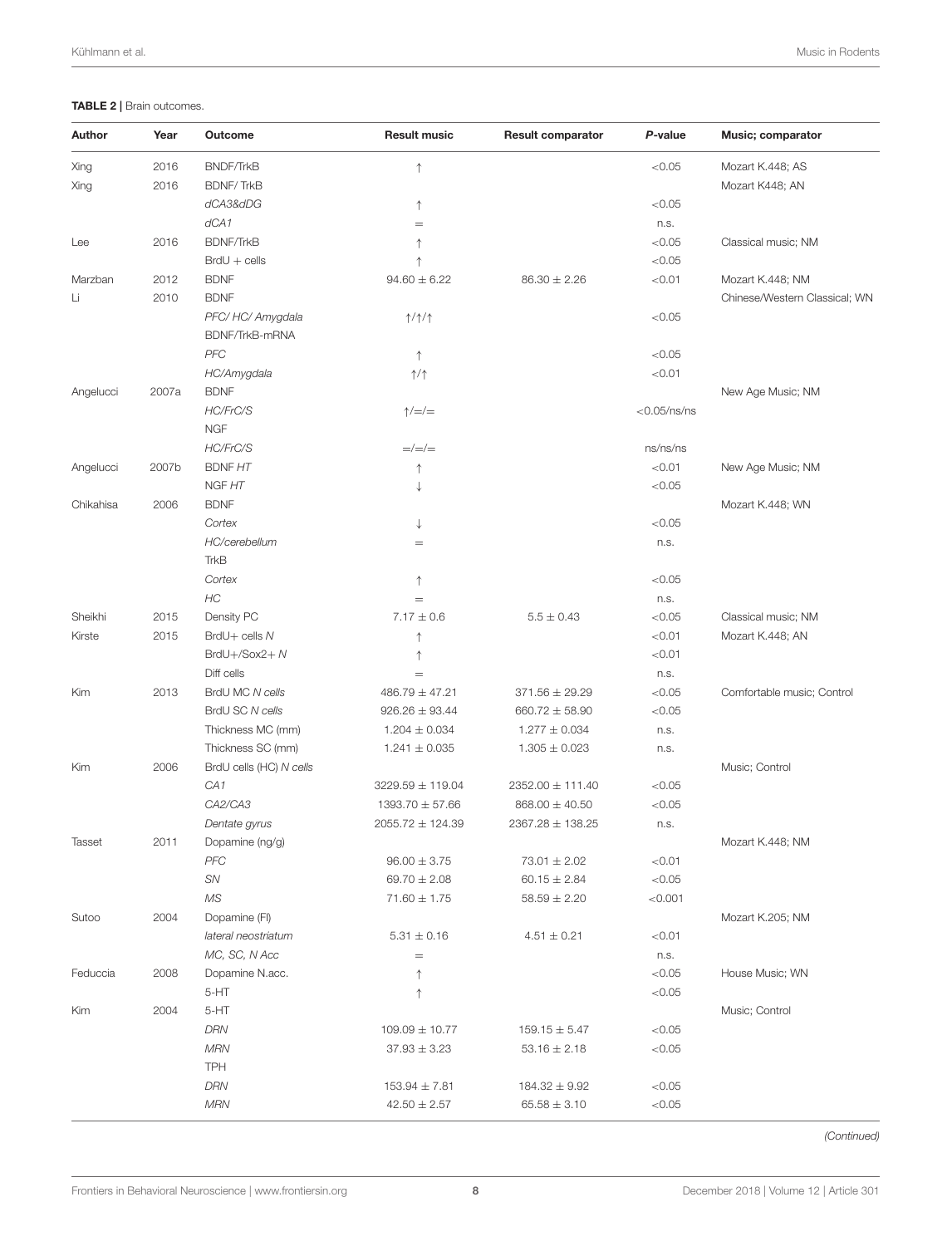#### TABLE 2 | Continued

| Meng     | 2009 | Gene expression               |                      |                    |        | Mozart K.448; AN               |
|----------|------|-------------------------------|----------------------|--------------------|--------|--------------------------------|
|          |      | FrC (N genes)                 | 454                  |                    |        |                                |
|          |      | HC (N genes)                  | 437                  |                    |        |                                |
| Xu       | 2009 | NR2B protein expression       | 163.00±18.9          | 88.65±22.7         | 0.046  | Mozart K448; NM                |
|          |      | AudC                          |                      |                    |        |                                |
| Nakamura | 2009 | c-Fos expression AudC         | $\uparrow$           |                    | < 0.05 | Traumerei; NS                  |
| Xu       | 2007 | GluR2 expression              |                      |                    |        | Nightwish; Control             |
|          |      | AudC (nmol/mg)                | $1499.47 \pm 114.55$ | $860.31 \pm 64.31$ | < 0.05 |                                |
|          |      | ACC (nmol/mg)                 | $2809.37 \pm 191.83$ | 1490.00 ± 90.63    | < 0.01 |                                |
| Morton   | 2001 | Seizures (% mice)             | 75.0%                | 38.7%              | < 0.01 | $Bach + METH$ ; Silence + METH |
|          |      | Reactive gliosis              | $\uparrow$           |                    | < 0.05 |                                |
| Nunez    | 2001 | <b>ACTH</b>                   | $=$                  |                    | n.s.   | Adagio; UC                     |
| Jiang    | 2016 | Brain glucose metabolism      | ↑                    |                    | < 0.05 | MEA; EA                        |
|          |      | Amyloid- $\beta$ accumulation |                      |                    | < 0.05 |                                |
| Gao      | 2016 | p38a expression               | $35.4 \pm 3.7$       | $71.2 \pm 3.9$     | 0.014  | Mozart K.448; NM               |
|          |      | $p38\beta$ expression         | $40.2 \pm 3.5$       | 68.5±3.3           | 0.018  |                                |
|          |      | foot withdrawal (time s)      | $10.4 \pm 3.2$       | $28.7 \pm 6.2$     | 0.011  |                                |
|          |      | heat pain threshold (time s)  | 49.3±5.7             | $27.8 + 4.3$       | 0.031  |                                |
|          |      | free walking pain (time s)    | $2.5 \pm 0.3$        | $3.6 \pm 0.6$      | 0.033  |                                |

The signs " $\uparrow\downarrow/\equiv$ " mean higher/ lower/ equal compared to control when no specific original data were presented. NM, no music; NS, no stimulation; WN, white noise; AN, ambient noise; UC, unstimulated control; (M)EA, (musico) elektro acupuncture; METH, Methamphetamine; 5-HT, serotonin; TPH, tryptophan hydroxylase; DA, dopamine; DRN, dorsal raphe nuclei; MRN, median raphe nuclei; FI, fluorescence intensity; MC, motor cortex; SC, somatosensory cortex; HC, hippocampus; N Acc, nucleus accumbens; dCA1/3/DG, hippocampal region CA1/3/dental gyrus; PC, parietal cortex; PFC, prefrontal cortex; FrC, frontal cortex; S, striatum; SN, striatal nucleus; MS, mesencephalon; CC, corpus callosum; HT, hypothalamus; AudC, auditory cortex; ACC, anterior cingulate cortex.

and phagocytosis [\(McCarthy et al., 1992;](#page-17-24) [Nunez et al., 2002;](#page-17-12) [Zhang et al., 2013\)](#page-18-3). Noise stress induced by loud rock music resulted in statistically significantly decreased production of superoxide anion and IL-1, suggestive of deprived leucocyte function [\(McCarthy et al., 1992\)](#page-17-24). Gong tone music up-regulated plasma-cells and proliferation of T-cells in rats with deprived spleen function [\(Zhang et al., 2013\)](#page-18-3), and music exposure significantly decreased the number of eosinophils and increased cytokine levels in asthmatic rats compared to controls (Lu et al., [2010\)](#page-17-25). Mice exposed to Korean Buk music showed a statistically significantly decreased production of cytokines and histamines as well as statistically significantly lower mortality from anaphylactic shock [\(Kim et al., 2015\)](#page-17-26). Decreased tumor volume and decreased area of metastasis was found in the presence of music [\(Nunez et al., 2002;](#page-17-12) [Gao et al., 2016\)](#page-16-10). Rodents exposed to opera or classical music had statistically significantly prolonged survival after heart transplantation. Moreover, adoptive transfer of splenocytes and T-cells from music-exposed rodents into naïve recipients was associated with prolonged survival of these recipients [\(Uchiyama et al., 2012\)](#page-17-9).

### Findings: Music and Physiology

Sixteen studies investigated effects of music on physiological outcomes in rodents (see **[Table 5](#page-12-0)**) [\(Bueno and Gue,](#page-16-22) [1988;](#page-16-22) [McCarthy et al., 1992;](#page-17-24) [Sutoo and Akiyama, 2004;](#page-17-5) [Chikahisa et al., 2006;](#page-16-13) [Kim et al., 2006;](#page-17-14) [Angelucci et al.,](#page-16-14) [2007a](#page-16-14)[,b;](#page-16-15) [Nakamura et al., 2007,](#page-17-27) [2009;](#page-17-28) [Erken et al., 2008;](#page-16-23) [Lemmer, 2008;](#page-17-29) [Lu et al., 2010;](#page-17-25) [Akiyama and Sutoo,](#page-16-24) [2011;](#page-16-24) [Tasset et al., 2012;](#page-17-6) [Sheikhi and Saboory, 2015;](#page-17-19) Gao et al., [2016\)](#page-16-10), including blood pressure and heart rate; sympathetic and parasympathetic nerve activity; corticosterone levels; body weight and digestion; and red blood cell activity.

Four studies investigated effects of classical string music on blood pressure [\(Sutoo and Akiyama, 2004;](#page-17-5) [Nakamura et al., 2007;](#page-17-27) [Lemmer, 2008;](#page-17-29) [Akiyama and Sutoo, 2011\)](#page-16-24); of which one also investigated effects on heart rate [\(Lemmer, 2008\)](#page-17-29). A statistically significantly decrease in blood pressure was noted in three out of four studies. High-frequency music was more effective in decreasing blood pressure than was low-frequency music, with an absent effect at the lowest frequencies (Akiyama and Sutoo, [2011\)](#page-16-24). Sympathetic nerve activity and blood pressure decreased after music exposure [\(Nakamura et al., 2007\)](#page-17-27) while parasympathetic nerve activity increased [\(Nakamura et al.,](#page-17-28) [2009\)](#page-17-28). Three out of four studies found significantly decreased corticosterone levels after music interventions [\(Lu et al., 2010;](#page-17-25) [Tasset et al., 2012;](#page-17-6) [Sheikhi and Saboory, 2015\)](#page-17-19). While exposure to music was followed by a statistically significantly decrease of blood corticosterone in pregnant rats [\(Sheikhi and Saboory,](#page-17-19) [2015\)](#page-17-19), this phenomenon was not seen in the offspring upon preand postnatal daily exposure to music [\(Chikahisa et al., 2006\)](#page-16-13). Classical music exposure decreased red blood cell functioning [\(Erken et al., 2008\)](#page-16-23). Acoustic stress by rock music increased gastric emptying, however administration of anti-corticotropic releasing factor prevented this [\(Bueno and Gue, 1988\)](#page-16-22). Of six studies that evaluated the effect of music on body weight [\(Chikahisa et al., 2006;](#page-16-13) [Kim et al., 2006;](#page-17-14) [Angelucci et al.,](#page-16-14) [2007a](#page-16-14)[,b;](#page-16-15) [Sheikhi and Saboory, 2015;](#page-17-19) [Gao et al., 2016\)](#page-16-10), one found statistically significantly weight reduction [\(Gao et al.,](#page-16-10) [2016\)](#page-16-10).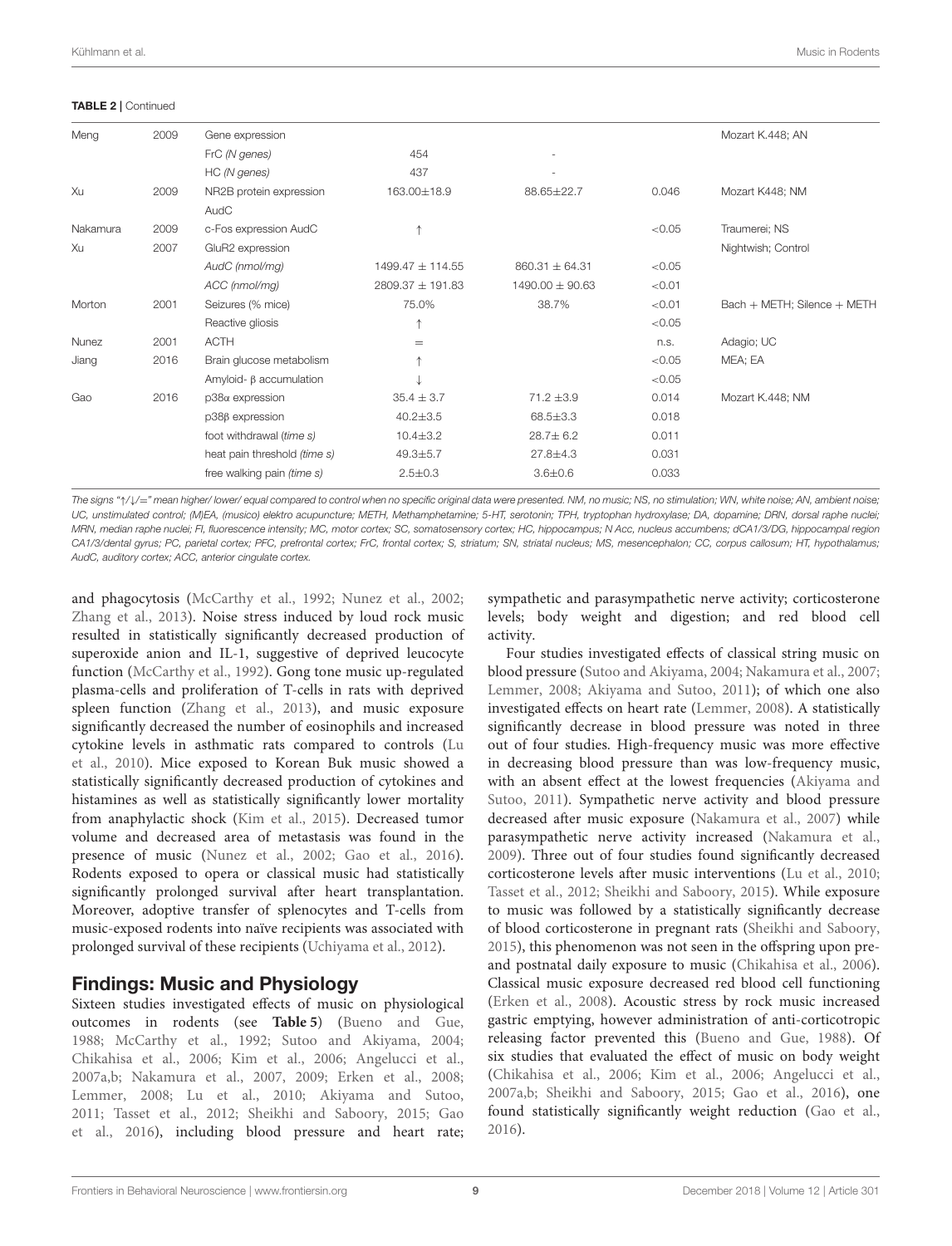#### <span id="page-9-0"></span>TABLE 3 | Behavior outcomes.

| Author    | Year | Outcome                | <b>Result music</b> | Result comparator | P-value | Music; comparator            |
|-----------|------|------------------------|---------------------|-------------------|---------|------------------------------|
| Xing      | 2016 | MWM-test               |                     |                   |         | Mozart K.448; AS             |
|           |      | TET                    | $\downarrow$        |                   | < 0.05  |                              |
|           |      | <b>TTQ</b>             | $\uparrow$          |                   | < 0.01  |                              |
| Xing      | 2016 | MWM-test               |                     |                   |         | Mozart K.448; AN             |
|           |      | TET                    | $\downarrow$        |                   | < 0.05  |                              |
|           |      | <b>TTQ</b>             | $\uparrow$          |                   | < 0.05  |                              |
|           |      | Swimming speed         | $\qquad \qquad =$   |                   | n.s.    |                              |
|           |      | Swimming distance      | $=$                 |                   | n.s.    |                              |
|           |      | Learning rate          | $\uparrow$          |                   | < 0.05  |                              |
| Xing      | 2016 | MWM-test               |                     |                   |         | Mozart K.448; AN             |
|           |      | TET                    | $\downarrow$        |                   | < 0.01  |                              |
|           |      | <b>TTQ</b>             | $\uparrow$          |                   | < 0.05  |                              |
| Jiang     | 2016 | MWM-test               |                     |                   |         | MEA; EA                      |
|           |      | TET                    | $\downarrow$        |                   | < 0.05  |                              |
|           |      | <b>TTQ</b>             | $\uparrow$          |                   | < 0.05  |                              |
|           |      | Swimming speed         | $\uparrow$          |                   | < 0.05  |                              |
| Lee       | 2016 | <b>SDAT</b>            | $\uparrow$          |                   | < 0.05  | Classical music; Undisturbed |
| Amagdei   | 2010 | T-maze                 |                     |                   |         | Mozart; NM                   |
|           |      | Alteration             |                     |                   |         |                              |
|           |      | Performance            |                     |                   | < 0.01  |                              |
|           |      | Response latency       | $\uparrow$          |                   | n.s.    |                              |
|           |      | MB test                | $=$                 |                   |         |                              |
|           |      |                        | $=$                 |                   | n.s.    |                              |
| Cruz      | 2015 | EPM-test               |                     |                   |         | Mozart KV361; AN             |
|           |      | <b>TTS</b>             | $\uparrow$          |                   | < 0.01  |                              |
|           |      | EOA                    | $\uparrow$          |                   | n.s.    |                              |
|           |      | Grooming time          | $\uparrow$          |                   | < 0.01  |                              |
|           |      | Rearing time           | $\uparrow$          |                   | < 0.01  |                              |
| Escribano | 2014 | EPM-test               |                     |                   |         | Mozart K.448; AN             |
|           |      | <b>TTS</b>             | $\uparrow$          |                   | < 0.01  |                              |
|           |      | <b>EOA</b>             | $\uparrow$          |                   | < 0.01  |                              |
|           |      | LBD-test               |                     |                   |         |                              |
|           |      | <b>TSLS</b>            | $\uparrow$          |                   | < 0.01  |                              |
|           |      | <b>LBLS</b>            | $\downarrow$        |                   | < 0.01  |                              |
| de        | 2013 | <b>EPM</b> test        |                     |                   |         | Mozart KV361; AN             |
| Camargo   |      | <b>TTS</b>             | $\uparrow$          |                   | < 0.05  |                              |
|           |      | <b>EOA</b>             | $\uparrow$          |                   | < 0.01  |                              |
|           |      | OPF test               |                     |                   |         |                              |
|           |      | Locomotion             | $\uparrow$          |                   | < 0.01  |                              |
|           |      | T                      |                     |                   | < 0.05  |                              |
|           |      | ORT                    | $=$                 |                   | n.s.    |                              |
| da Cruz   | 2011 | <b>EPM</b> test        |                     |                   |         | Mozart KV361; AN             |
|           |      | <b>TTS</b>             | $\uparrow$          |                   | < 0.05  |                              |
|           |      | EOA                    | $=$                 |                   | n.s.    |                              |
|           |      | OPF test               |                     |                   |         |                              |
|           |      | Locomotion             | $=$                 |                   | n.s.    |                              |
|           |      | $\top$                 | $=$                 |                   | n.s.    |                              |
| Li        | 2010 | OPF-test               |                     |                   |         | Chinese & Western Classical; |
|           |      | Locomotion             | $=$                 |                   | n.s.    | <b>WN</b>                    |
|           |      | $\top \top \texttt{C}$ | $\uparrow$          |                   | < 0.01  |                              |

(Continued)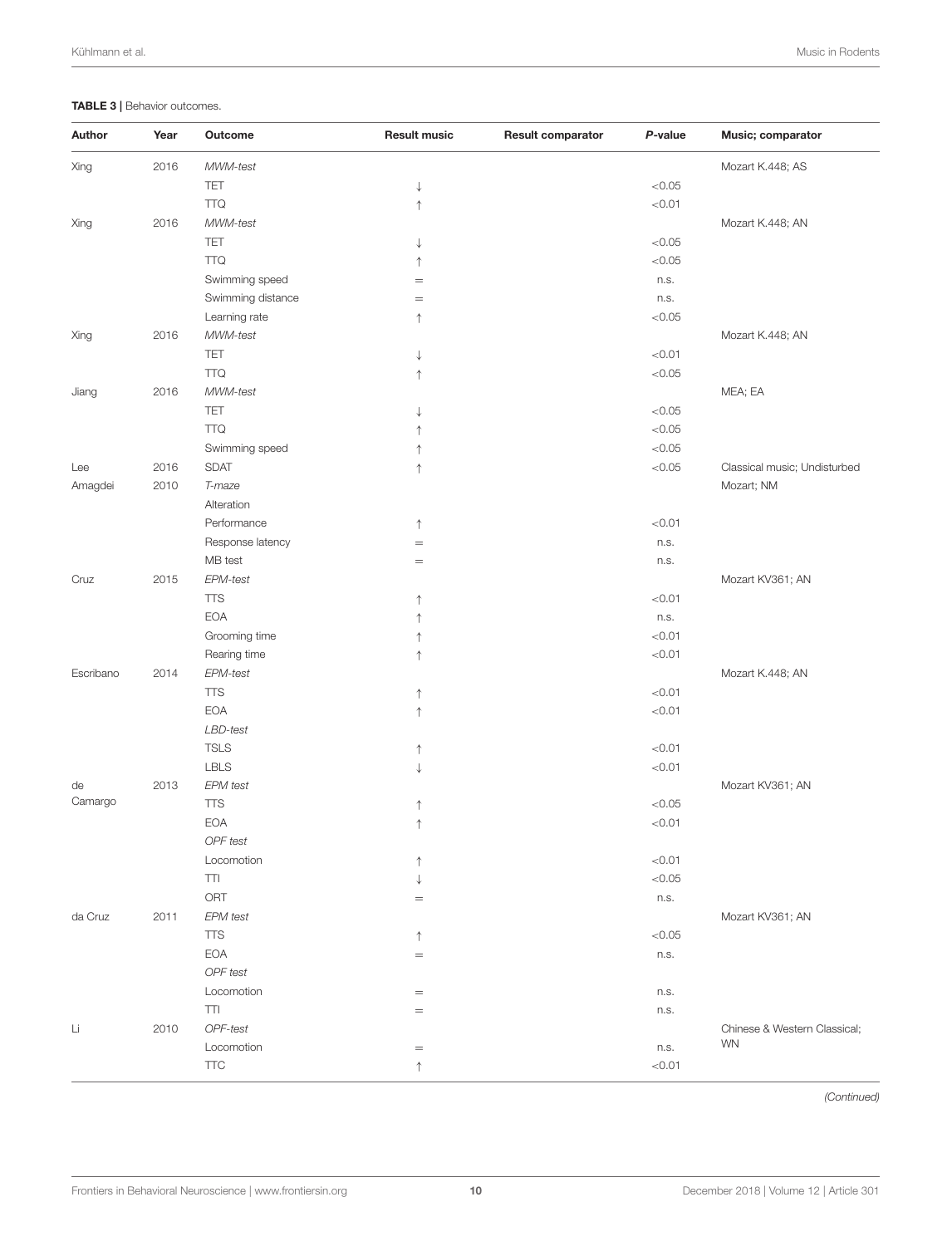#### TABLE 3 | Continued

| <b>Author</b> | Year  | Outcome                | <b>Result music</b> | <b>Result comparator</b> | P-value                  | Music; comparator           |
|---------------|-------|------------------------|---------------------|--------------------------|--------------------------|-----------------------------|
|               |       | EPM-test               |                     |                          |                          |                             |
|               |       | <b>TTS</b>             | $\uparrow$          |                          | < 0.05                   |                             |
|               |       | <b>EOA</b>             | $\uparrow$          |                          | < 0.01                   |                             |
| Meng          | 2009  | OPF test               | $=$                 |                          | n.s.                     | Mozart K.448; AN            |
|               |       | Escape latency         | $\downarrow$        |                          | < 0.05                   |                             |
|               |       | <b>TTQ</b>             | $\uparrow$          |                          | < 0.05                   |                             |
|               |       | PA-task                |                     |                          |                          |                             |
|               |       | Escape latency         | $\uparrow$          |                          | < 0.01                   |                             |
| Xu            | 2009  | ASDT                   |                     |                          |                          | Mozart K.448; NM            |
|               |       | Correct licking        | $=$                 |                          | 0.097                    |                             |
|               |       | Rate                   |                     |                          |                          |                             |
|               |       | Performance index      | $\uparrow$          |                          | 0.005                    |                             |
|               |       | <b>SDDT</b>            | $\uparrow$          |                          | < 0.01                   |                             |
| Feduccia      | 2008  | CPP                    | $=$                 |                          | n.s.                     | House Music; WN             |
| Chikahisa     | 2007  | <b>EPM</b> test        |                     |                          |                          | Mozart K.448; AN            |
|               |       | <b>TTS</b>             | $\uparrow$          |                          | < 0.01                   |                             |
|               |       | EOA                    | $\uparrow$          |                          | < 0.01                   |                             |
|               |       | <b>DOA</b>             | $\uparrow$          |                          | < 0.01                   |                             |
|               |       | OPF test               |                     |                          |                          |                             |
|               |       | <b>TDO</b>             | $=$                 |                          | n.s.                     |                             |
|               |       | <b>TTC</b>             | $\uparrow$          |                          | < 0.05                   |                             |
|               |       | LDT test               |                     |                          |                          |                             |
|               |       | <b>TSLS</b>            | $\uparrow$          |                          | < 0.05                   |                             |
|               |       | <b>LBLS</b>            | ↓                   |                          | < 0.05                   |                             |
|               |       | MB-test                | ↓                   |                          | < 0.05                   |                             |
| Angelucci     | 2007a | PA task                |                     |                          |                          | New Age music; AN           |
|               |       | <b>LBLS</b>            | $\uparrow$          |                          | < 0.05                   |                             |
|               |       | N trials to learn      | $\downarrow$        |                          | < 0.05                   |                             |
| Chikahisa     | 2006  | X-maze test            |                     |                          |                          | Mozart K.448; WN            |
|               |       | Running time           | $=$                 |                          | n.s.                     |                             |
|               |       | Errors (N)             | $\downarrow$        |                          | < 0.01                   |                             |
| Kim           | 2006  | Radial-arm maze test   |                     |                          |                          | Music; Control              |
|               |       | Total time to complete | $63.00 \pm 7.73$    | $110.88 \pm 14.42$       | < 0.05                   |                             |
|               |       | N correct choice       | $6.90 \pm 0.23$     | $6.44 \pm 0.29$          | n.s.                     |                             |
|               |       | N errors               | $3.20 \pm 0.85$     | $5.55 \pm 1.00$          | n.s.                     |                             |
| Morton        | 2001  | CPP                    | $\uparrow$          |                          | < 0.01                   | Bach + METH; Silence + METH |
|               |       | Stereotypy             | $\uparrow$          |                          | $\overline{\phantom{a}}$ |                             |
| Rauscher      | 1998  | Working time           | 34.72               | 44.29                    | < 0.05                   | Mozart K.448; WN            |
|               |       | N errors               | 2.0                 | 3.35                     | < 0.01                   | <b>WN</b>                   |

The signs "↑/↓/=" mean higher/ lower/ equal compared to control. NM, no music; WN, white noise; AN, ambient noise; AS, ambient sound; (M)EA, (musico) elektro acupuncture; MWM, Morris Water Maze; TET, Total Escape Time; TTQ, Time in Target Quadrant; SDAT, Step-down avoidance task; MB, marble burying; EPM, elevated-plus-maze; TTS, total time spent in open arms; EOA, entries in open arms; DOA, distance in open arms; LBT, Light-Dark Transition; TSLS, time spent light side; LBLS, latency before entering light side; OPF, open field; TDO, total distance in OPF test; TTC, total time center; TTI, total time immobile; ORT, object recognition test; PA-task, passive avoidance task; ASDT auditory signal detection test; SDDT, sound duration discrimination task; CPP, center place preference; X-maze, cross-maze.

# Types of Music

Overall, studies used a wide range of music interventions. Classical music was the most investigated intervention (29 studies, 70.7%; of which 14 studies used Mozart's sonata for two pianos, K.448). **[Table 6](#page-13-0)** represents an overview of the genres of music interventions and their effects on outcomes. Most studies investigating classical music found positive effects on outcomes regarding brain structure and neurochemistry, and on outcomes regarding behavior such as spatial memory or anxiety. Positive effects on physiological outcomes were also seen and suggested decreased sympathetic activity. Majority of these classical music studies investigated Mozart music, specifically Mozart K.448. Retrograde versions of this music piece had negative effects on spatial memory, this effect was also present when rodents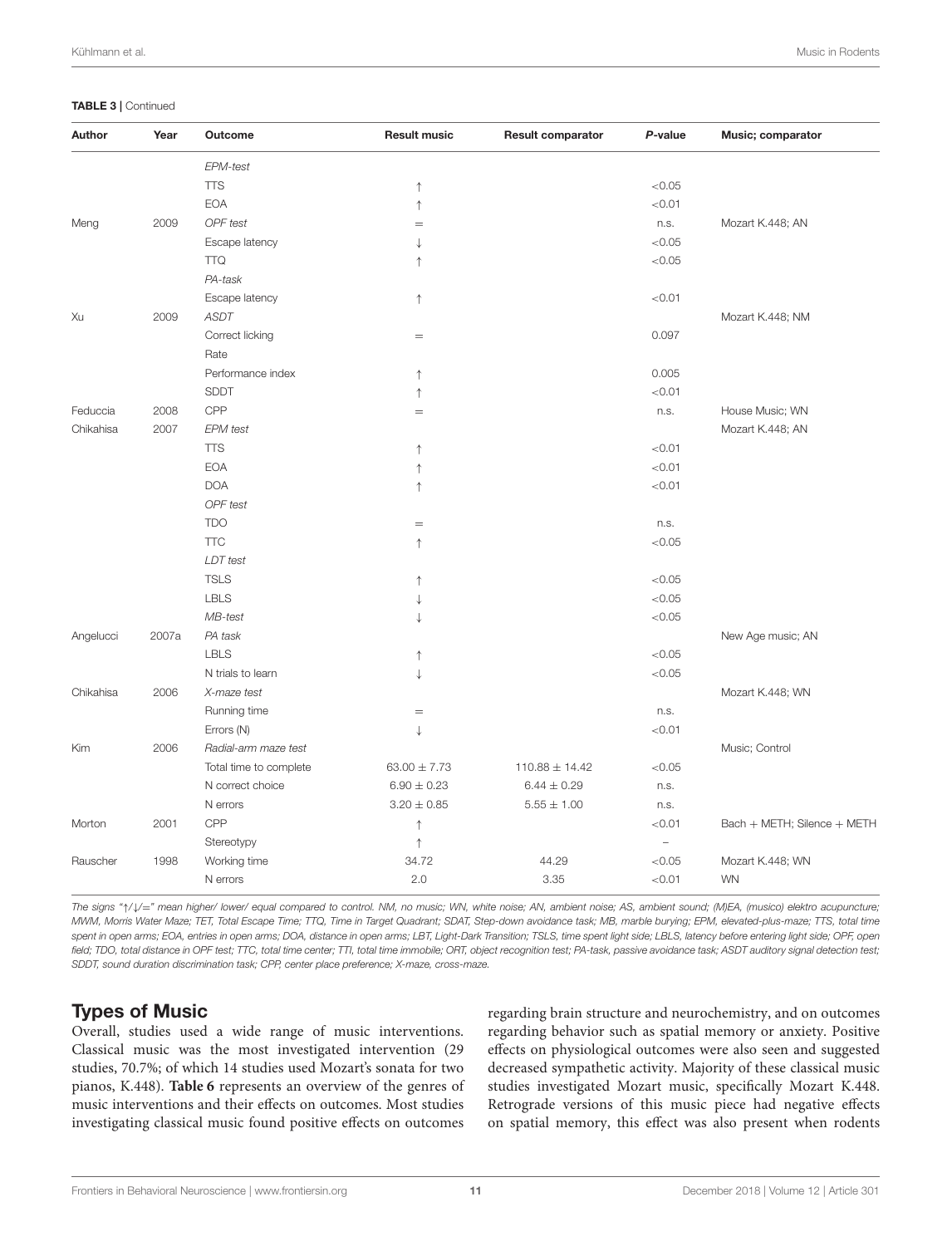#### <span id="page-11-0"></span>TABLE 4 | Immunologic outcomes.

| Author    | Year | Outcome                | <b>Result music</b> | <b>Result comparator</b> | P-value  | Music; comparator             |
|-----------|------|------------------------|---------------------|--------------------------|----------|-------------------------------|
| Gao       | 2016 | Tumor volume           | $32.6 \pm 12.2$     | $114.3 \pm 24.7$         | 0.008    | Mozart K.448; NM              |
| Kim       | 2015 | Mortality (%)          | $44.33 \pm 14.01$   | $77.77 \pm 9.62$         | < 0.05   | Korean Buk; NM                |
|           |      | TNF- $\alpha$          | $0.60 \pm 0.15$     | $1.44 \pm 0.17$          | < 0.05   |                               |
|           |      | Histamine              | $41.53 \pm 1.53$    | $52.72 \pm 2.93$         | < 0.05   |                               |
|           |      | $IL - 1\beta$          | $1.41 \pm 0.43$     | $1.37 \pm 0.12$          | n.s.     |                               |
|           |      | $HIF-1$                | $1.07 \pm 0.33$     | $1.80 \pm 0.39$          | < 0.05   |                               |
|           |      | <b>VEGF</b>            | $0.116 \pm 0.009$   | $0.172 \pm 0.008$        | < 0.05   |                               |
| Zhang     | 2013 | Gastrin                | $=$                 |                          | n.s.     | Gong Tone; NM                 |
|           |      | $lgG$ ( $\mu$ g/ml)    | $64.18 \pm 1.89$    | $42.80 \pm 8.98$         | < 0.01   |                               |
|           |      | T cell (SI)            | $2.30 \pm 0.19$     | $2.03 \pm 0.06$          | < 0.01   |                               |
|           |      | Phagocytosis (OD)      | $0.36 \pm 0.08$     | $0.18 \pm 0.07$          | < 0.01   |                               |
| Uchiyama  | 2012 | heart Tx:              |                     |                          |          | Opera; NM                     |
|           |      | MST (days)             | 26.5                | $\overline{7}$           | < 0.001  |                               |
|           |      | Foxp3CD4+CD25+         | $\uparrow$          |                          | < 0.001  |                               |
|           |      | $IL-4$                 | $\uparrow$          |                          | < 0.01   |                               |
|           |      | $IL-10$                | $\uparrow$          |                          | < 0.05   |                               |
|           |      | $IL-3$                 | $\downarrow$        |                          | < 0.05   |                               |
|           |      | IFN- $\gamma$          | $\downarrow$        |                          | < 0.05   |                               |
|           |      | adoptive Tx:           |                     |                          |          |                               |
|           |      | Splenocytes MST (days) | 36                  | 10                       | < 0.01   |                               |
|           |      | CD4+ MST (days)        | 68                  | 8                        | < 0.001  |                               |
|           |      | CD4+CD25+ MST (days)   | >100                | 8                        | < 0.005  |                               |
| Lu        | 2010 | $IL-4$ (ng/ml)         | $1.10 \pm 0.17$     | $0.73 \pm 0.12$          | $\sim$   | Asthma + Mozart K.448; Asthma |
|           |      | IL-1β brain (ng/ml)    | $0.082 \pm 0.003$   | $0.080 \pm 0.004$        | n.s.     |                               |
|           |      | Leukocytes lung        | $\downarrow$        |                          | < 0.05   |                               |
|           |      | Eosinophils            | $\downarrow$        |                          | < 0.05   |                               |
| Nunez     | 2001 | Lymphocytes            | $\uparrow$          |                          | < 0.05   | Adagio; UC                    |
|           |      | T-cell proliferation   | $\uparrow$          |                          | < 0.01   |                               |
|           |      | NK-cell activity       | $\uparrow$          |                          | < 0.01   |                               |
|           |      | Tumor nodules (N)      | $=$                 |                          | n.s.     |                               |
|           |      | Area of metastasis (%) | $\downarrow$        |                          | < 0.05   |                               |
| McCarthy* | 1992 | Lymphocytes (N cells)  | $4413 \pm 766$      | 4392 ± 1046              | < 0.0001 | Rock music;<br>UE             |
|           |      | Superoxide anion       | $2.0 \pm 1.5$       | $4.9 \pm 9$              | < 0.01   |                               |
|           |      | $IL-1$                 | $\downarrow$        |                          | < 0.05   |                               |

The signs "↑/↓/=" mean higher/ lower/ equal compared to control. NM, no music; UE, usual environment; UC, unstimulated control; MST, median survival time; SI, stimulation index; OD, optical density. \* studies in which music intervention was used as stressor.

heard the music for the first time. Furthermore, blood pressure decreasing effects were seen in high frequency music, while these effects were not present in low frequency music.

Other types of music showed variable effects. New age music increased neuroplasticity in one study compared to the control group, but did not affect neurogenesis or immunologic outcomes. Anxiety and learning were however improved.

Cultural music was investigated in two studies that both found positive results on immunologic functioning. Up-beat music also showed variable results. Rock music did not positively affect any outcomes, whereas electronic house music did decrease anxiety, and euphoric house music did increase dopamine and serotonin levels.

Studies that used non-specified music interventions found positive results as well, such as increased spatial memory, increased learning and increased physical performance. Studies that used music as acoustic stressor did not find positive results on outcomes.

Seven of 42 studies compared several types of music interventions [\(Rauscher et al., 1998;](#page-17-22) [Morton et al., 2001;](#page-17-11) Xu et al., [2007;](#page-18-0) [Erken et al., 2008;](#page-16-23) [Lemmer, 2008;](#page-17-29) [Nakamura et al.,](#page-17-28) [2009;](#page-17-28) [Uchiyama et al., 2012\)](#page-17-9) and allowed direct comparison of music on the outcomes due to the equality of the study conditions. A statistically significant increase in functional brain activity and plasticity was found after exposure to Nightwish music, this effect was not present after exposure to Nostalgy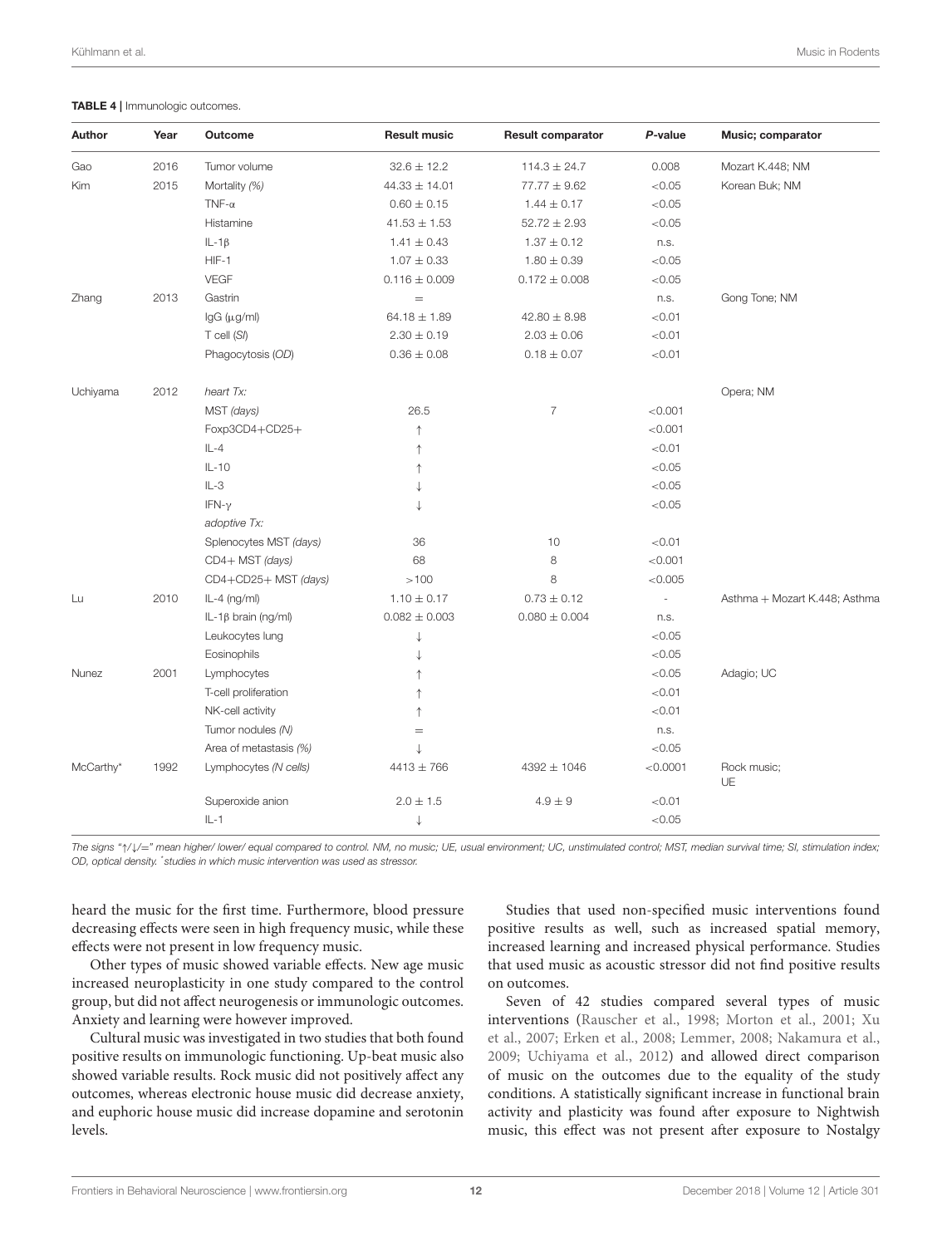#### <span id="page-12-0"></span>TABLE 5 | Physiologic outcomes.

| Author    | Year  | Outcome               | <b>Result Music</b>                 | <b>Result Comparator</b> | P-value      | <b>Music</b> ; Comparator     |
|-----------|-------|-----------------------|-------------------------------------|--------------------------|--------------|-------------------------------|
| Akiyama   | 2011  | BP (mmHg)             | $~16 - 28$                          |                          | < 0.01       | Mozart K.205; NM              |
| Sutoo     | 2004  | BP (mmHg)             | $~13 - 24$                          |                          | < 0.05       | Mozart K.205; NM              |
|           |       | Serum calcium         | $+5 - 6%$                           |                          | < 0.05       |                               |
| Lemmer    | 2008  | $\mathcal{N}R$        |                                     |                          |              | Mozart No.40; own control     |
|           |       | SBP (mmHq)            | $=$                                 |                          | n.s.         | (cross-over!)                 |
|           |       | DBP (mmHg)            | $\hspace*{0.2cm} = \hspace*{0.2cm}$ |                          | n.s.         |                               |
|           |       | HR(h/min)             | $=$                                 |                          | n.s.         |                               |
|           |       | <b>SHR</b>            |                                     |                          |              |                               |
|           |       | SBP (mmHg)            | $=$                                 |                          | n.s.         |                               |
|           |       | DBP (mmHg)            | $=$                                 |                          | n.s.         |                               |
|           |       | HR (b/min)            | ↓                                   |                          | < 0.035      |                               |
| Nakamura  | 2009  | GVNA (% baseline)     | $\uparrow$ 154.9 $\pm$ 18.5         |                          | < 0.05       | Traumerei; NS                 |
| Nakamura  | 2007  | MAP (% baseline)      | $187.9 \pm 6.1$                     |                          | < 0.05       | Traumerei; WN                 |
|           |       | RSNA (% baseline)     | $132.8 \pm 10.6$                    |                          | < 0.05       |                               |
| Erken     | 2008  | <b>RBCD</b>           | $\uparrow$                          |                          | < 0.05       | Classical; Control            |
|           |       | <b>RBCA</b>           | $\downarrow$                        |                          | < 0.01       |                               |
| Lu        | 2010  | Corticosterone        | $6.47 \pm 0.10$                     | $7.11 \pm 0.16$          | < 0.05       | Asthma + Mozart K.448; Asthma |
| Tasset    | 2012  | Corticosterone        | $15.18 \pm 0.62$                    | $19.27 \pm 2.14$         | < 0.01       | Mozart K.448; NM              |
|           |       | Prolactin             | $19.90 \pm 0.76$                    | $28.48 \pm 1.75$         | < 0.01       |                               |
| Sheikhi   | 2015  | Corticosterone        | $29.53 \pm 1.43$                    | $37.01 \pm 2.58$         | 0.02         | Classical music; NM           |
|           |       | Body weight           | $=$                                 |                          | n.s.         |                               |
| Chikahisa | 2006  | Corticosterone        | $=$                                 |                          | n.s.         | Mozart K.448; WN; NM          |
|           |       | Body weight           | $=$                                 |                          | n.s.         |                               |
| Angelucci | 2007a | Body weight           | $=$                                 |                          | n.s.         | New age music; AN             |
| Angelucci | 2007b | Body weight           | $=$                                 |                          | n.s.         | New age music; AN             |
| Kim       | 2006  | Body weight           | $=$                                 |                          |              | Music-applied; Control        |
| McCarthy* | 1992  | Temperature           | $\uparrow$                          |                          |              | Rock music; NM                |
|           |       | Activity counts       | $10.3 \pm 3.2$                      | $8.1 \pm 5.1$            | < 0.001      |                               |
| Bueno*    | 1988  | GE (% total meal)     | 62.8±15.5                           | 42.5±6.5                 | ${\leq}0.05$ | Acoustic stress; Control      |
| Gao       | 2016  | Weight (gram)         | $-4.9 \pm 1.2$                      | $-10.5 \pm 1.3$          | 0.012        | Mozart K.448; NM              |
|           |       | Feed efficiency ratio | $62.3 \pm 5.8$                      | $35.4 \pm 6.2$           | 0.026        |                               |

The signs "↑/↓/=" mean higher/ lower/ equal compared to control when no specific original data were presented. NM, no music; NS, no stimulation; WN, white noise; AN, ambient noise; BP, blood pressure; HR, heart rate; GVNA, gastric vagal nerve activity; RSNA, renal sympathetic nerve activity; RBCD, red blood cell deformity; RBCA, red blood cell aggregation; GE, Gastric Emptying. \* studies in which music intervention was used as stressor.

music [\(Xu et al., 2007\)](#page-18-0), however absence of specific description of these two music pieces inhibited a formal comparison between the types of music. Electronic music temporarily decreased anxiety after supplementation of methamphetamine whereas classical Bach music did not [\(Morton et al., 2001\)](#page-17-11), and classical Mozart music statistically significantly increased spatial memory compared to minimalistic classical music by Philip Glass [\(Rauscher et al., 1998\)](#page-17-22). There was no difference in neurologic outcomes after exposure to loud classical music by Bach, or to loud modern electronic music by The Prodigy [\(Morton et al.,](#page-17-11) [2001\)](#page-17-11). Both classical and opera music significantly improved immune function and graft survival, whereas New Age music did not had any significant effect on these parameters (Uchiyama et al., [2012\)](#page-17-9). Ligeti rock music, but not Mozart music, resulted in a long-lasting blood pressure decreasing effect, Mozart music on the other hand was significantly effective in reducing heart rate [\(Erken et al., 2008\)](#page-16-23). Both classical and rock music affected the erythrocyte response to stress with higher degree of significance in the classical music group [\(Erken et al., 2008\)](#page-16-23). Exposure to Schumann's Traumerei resulted in decreased sympathetic activity, but exposure to an Etude by Chopin did not (Nakamura et al., [2009\)](#page-17-28).

### **DISCUSSION**

### Summary of Findings

The results of this systematic review indicate that music exposure can exert positive effects on rodents' neurological, behavioral, immunological, and physiological outcomes. These results are broadly consistent with studies in humans that found that music exposure can positively affect brain structure and chemistry [\(Johansson, 2011;](#page-16-25) [Yeh et al., 2015\)](#page-18-4), behavioral readouts [\(Chan et al., 2011;](#page-16-0) [Thoma et al., 2013;](#page-17-30) [Baird and Samson,](#page-16-26) [2015;](#page-16-26) [Hole et al., 2015;](#page-16-2) [Vetter et al., 2015\)](#page-17-0), immunological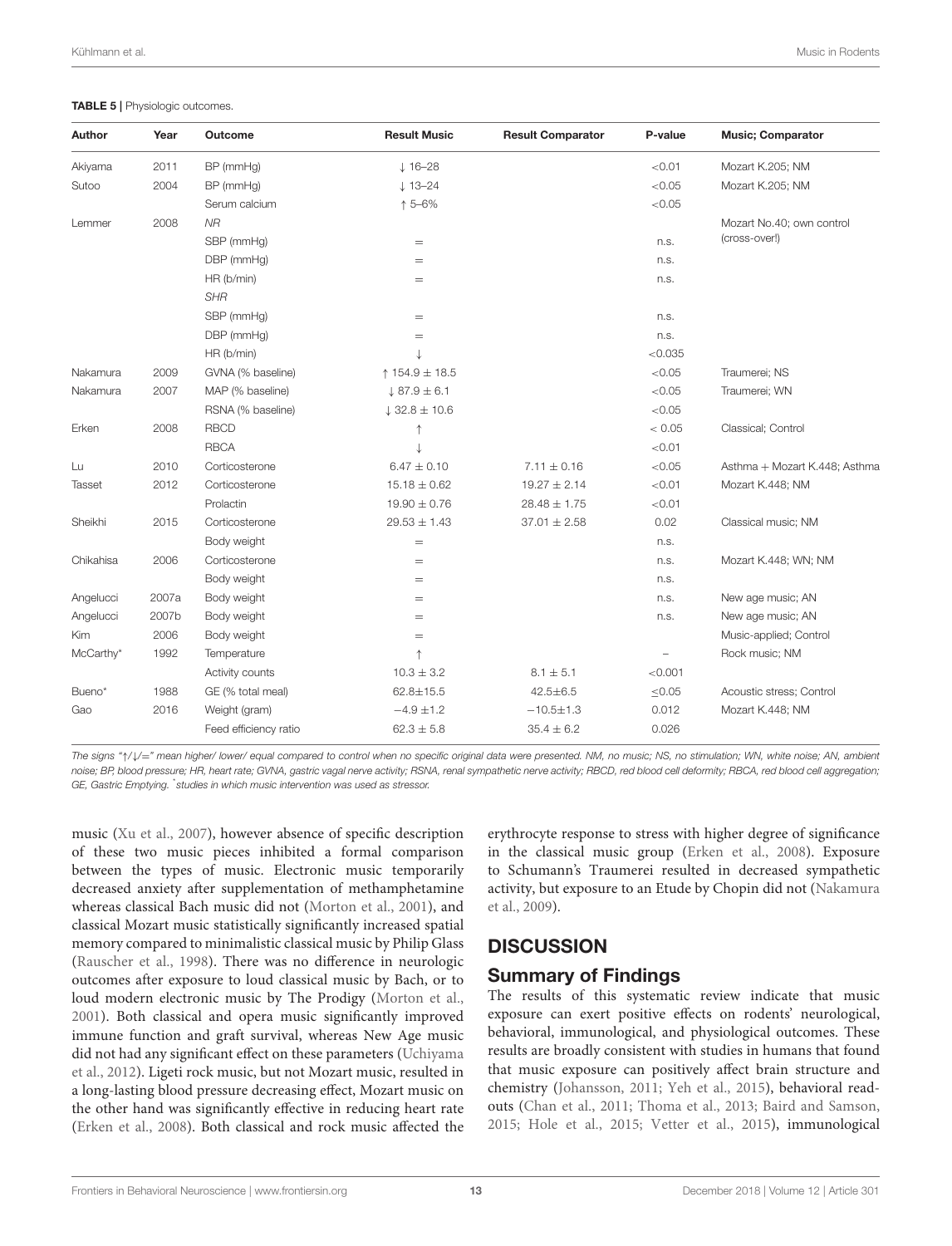<span id="page-13-0"></span>

| <b>Type music</b> | <b>Specification</b>           | N              |                          | $+/-$ Outcome (specification)                                                                                                                                                                                                                                                                                               |
|-------------------|--------------------------------|----------------|--------------------------|-----------------------------------------------------------------------------------------------------------------------------------------------------------------------------------------------------------------------------------------------------------------------------------------------------------------------------|
| Classical         | Mozart K.448                   | 14             | $^{+}$                   | ↓ anxiety (Chikahisa et al., 2007; Escribano et al., 2014)<br>t spatial memory/learning (Rauscher et al., 1998; Chikahisa et al., 2006; Meng et al., 2009; Xu et al., 2009; Xing<br>et al., 2016a,b,c)                                                                                                                      |
|                   |                                |                |                          | $\downarrow$ tumor gene expression; $\uparrow$ pain threshold (Gao et al., 2016)<br>↑ neuroplasticity (Marzban, 2012; Xing et al., 2016c), in hippocampus (Xing et al., 2016b), in cortex (Chikahisa<br>et al., 2006), in auditory cortex (Xu et al., 2009)                                                                 |
|                   |                                |                |                          | ↑ neurogenesis (Kirste et al., 2015), in motor cortex/somatosensory cortex/hippocampus (Kim et al., 2006, 2013)<br>↑ dopamine prefrontal cortex/striatal nucleus/mesencephalon (Tasset et al., 2012)<br>↑ immune function, decreased innate immunity (Lu et al., 2010)<br>↓ tumor volume; ↓weight loss (Gao et al., 2016)   |
|                   |                                |                |                          | ↓ corticosterone (Lu et al., 2010)<br>↓ corticosterone; ↓prolactin (Tasset et al., 2012)                                                                                                                                                                                                                                    |
|                   |                                |                | $=$                      | equal neuroplasticity hippocampus (Chikahisa et al., 2006)<br>equal neurogenesis dental gyrus (Kim et al., 2006)<br>equal corticosterone; equal body weight (Chikahisa et al., 2006)<br>equal physical performance (Chikahisa et al., 2006; Xing et al., 2016c)<br>gene expression result not specified (Meng et al., 2009) |
|                   | Mozart K.448<br>(retrograde)   | 1              |                          | ↓ spatial memory (Xing et al., 2016a)                                                                                                                                                                                                                                                                                       |
|                   | Mozart KV361                   | 3              | $^{+}$                   | ↓ anxiety (de Camargo et al., 2013; Cruz et al., 2015)                                                                                                                                                                                                                                                                      |
|                   |                                |                | $=$                      | equal anxiety (da Cruz et al., 2011)<br>equal learning (de Camargo et al., 2013)                                                                                                                                                                                                                                            |
|                   | Mozart n.40                    | 1              | $^{+}$                   | ↓ heart rate (Lemmer, 2008)                                                                                                                                                                                                                                                                                                 |
|                   |                                |                | $=$                      | equal blood pressure (Lemmer, 2008)                                                                                                                                                                                                                                                                                         |
|                   | Mozart K.205                   | 1              | $^{+}$                   | ↑ dopamine striatum, ↓ blood pressure (Sutoo and Akiyama, 2004)                                                                                                                                                                                                                                                             |
|                   |                                |                | $=$                      | equal dopamine motor cortex/somatosensory cortex/nucleus accumbens (Sutoo and Akiyama, 2004)                                                                                                                                                                                                                                |
|                   | Mozart K.205 high<br>frequency | $\mathbf{1}$   | $^{+}$                   | ↓ blood pressure (Akiyama and Sutoo, 2011)                                                                                                                                                                                                                                                                                  |
|                   | Mozart K.205 low<br>frequency  | 1              | $\qquad \qquad =$        | equal blood pressure (Akiyama and Sutoo, 2011)                                                                                                                                                                                                                                                                              |
|                   | Mozart                         | 3              | $^{+}$                   | ↑ immune function and prolonged graft survival (Uchiyama et al., 2012)<br>↓ heart rate and erythrocyte functioning (Erken et al., 2008)<br>↑ learning (Amagdei et al., 2010)                                                                                                                                                |
|                   |                                |                | $=$                      | equal blood pressure (Erken et al., 2008)<br>equal anxiety (Amagdei et al., 2010)                                                                                                                                                                                                                                           |
|                   | Schumann<br>Traumerei          | $\overline{c}$ | $^{+}$                   | ↓ blood pressure, ↓ sympathetic activity (Nakamura et al., 2007)<br>↑ parasympathetic activity, ↑ neuroplasticity (Nakamura et al., 2009)                                                                                                                                                                                   |
|                   | Bach BWV1041                   | 1              | $=$                      | equal anxiety (Morton et al., 2001)                                                                                                                                                                                                                                                                                         |
|                   |                                |                | $\overline{\phantom{0}}$ | ↑ percentage seizures and ↑ reactive gliosis (Morton et al., 2001)                                                                                                                                                                                                                                                          |
|                   | Herbert von<br>Karajan Adagio  | 1              | $^{+}$                   | ↑ immunity and ↓ tumor area (Nunez et al., 2002)                                                                                                                                                                                                                                                                            |
|                   |                                |                | $=$                      | equal number tumor nodules (Nunez et al., 2002)                                                                                                                                                                                                                                                                             |
|                   | Chopin Etude                   | 1              | $=$                      | equal blood pressure, equal sympathetic activity (Nakamura et al., 2009)                                                                                                                                                                                                                                                    |
|                   | Philip Glass<br>(minimalistic) | 1              | =                        | equal spatial memory (Rauscher et al., 1998)                                                                                                                                                                                                                                                                                |
|                   | Classical<br>(Chinese/Western) | 1              | $^{+}$                   | $\downarrow$ anxiety; $\uparrow$ neuroplasticity hippocampus, prefrontal cortex, amygdala (Li et al., 2010)                                                                                                                                                                                                                 |
|                   | Classical (not<br>specified)   | 3              | $^{+}$                   | ↑ learning, neuroplasticity, neurogenesis (Lee et al., 2016)<br>↓ corticosterone; ↑ density parietal cortex (Sheikhi and Saboory, 2015)                                                                                                                                                                                     |
|                   |                                |                | $=$                      | equal body weight (Sheikhi and Saboory, 2015)                                                                                                                                                                                                                                                                               |
| Opera             | Opera                          | 1              | $^{+}$                   | 1 immune function and graft survival (Uchiyama et al., 2012)                                                                                                                                                                                                                                                                |
| New Age           | New Age                        | 3              | $^{+}$                   | ↑ learning, ↓ anxiety (Angelucci et al., 2007a,b)<br>↑ neuroplasticity hippocampus (Angelucci et al., 2007a), hypothalamus (Angelucci et al., 2007b)                                                                                                                                                                        |
|                   |                                |                | $=$                      | equal immune function and graft survival (Uchiyama et al., 2012)<br>equal bodyweight (Angelucci et al., 2007a,b)<br>equal neuroplasticity frontal cortex/striatum; equal neurogenesis (Angelucci et al., 2007a)<br>↓ nerve growth factor (Angelucci et al., 2007b)                                                          |

(Continued)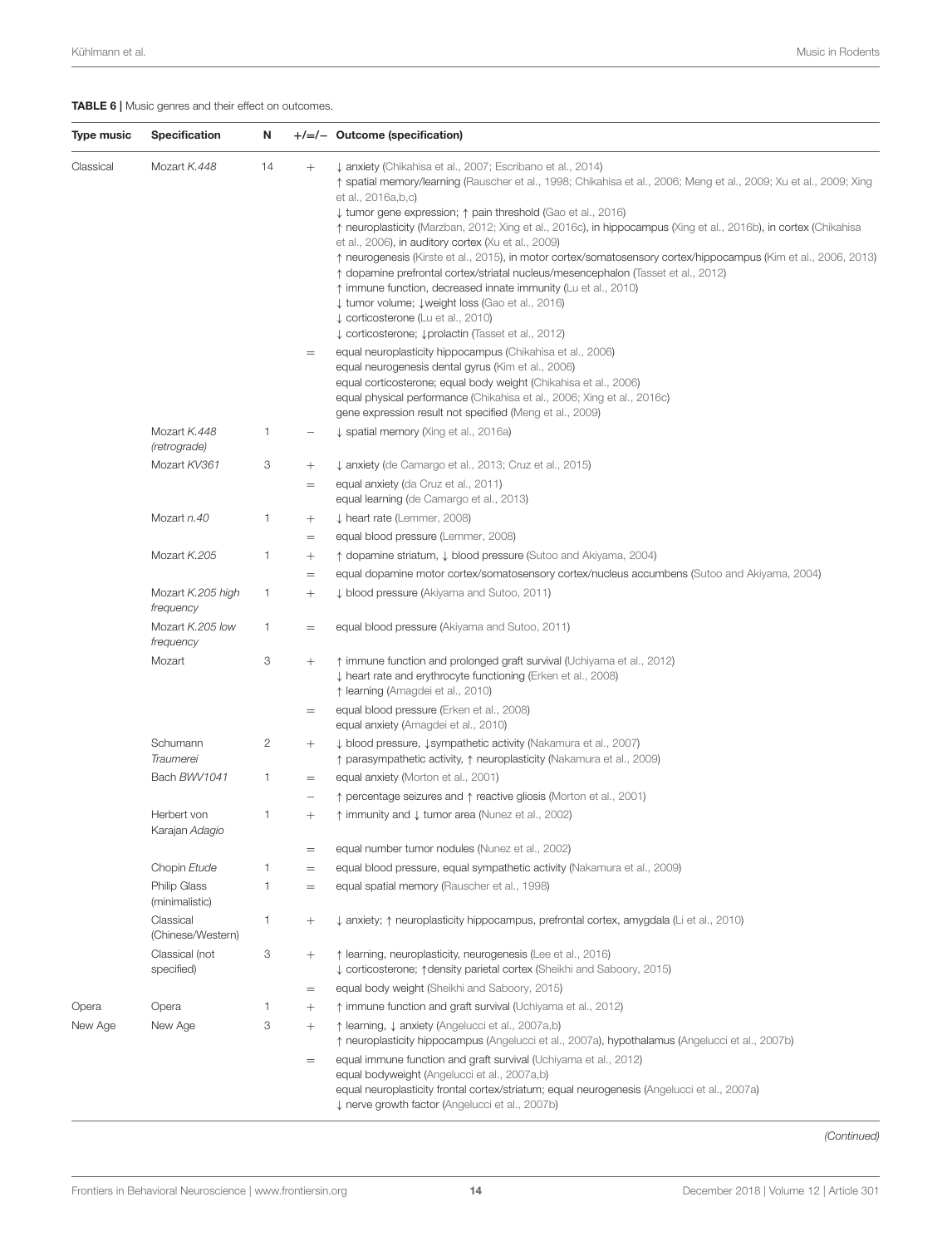TABLE 6 | Continued

| Type music | Specification      | N |                                  | $+/-$ Outcome (specification)                                                              |
|------------|--------------------|---|----------------------------------|--------------------------------------------------------------------------------------------|
|            |                    |   |                                  |                                                                                            |
| Cultural   | Korean Buk         |   | $+$                              | ↓ mortality and ↓ activity cytokines and histamines (Kim et al., 2015)                     |
|            | Gong tone          |   | $^{+}$                           | ↑ cellular immunity (Zhang et al., 2013)                                                   |
|            |                    |   | $=$                              | equal production gastrin (Zhang et al., 2013)                                              |
| Up beat    | Euphoric house     |   | $^{+}$                           | ↑ dopamine nucleus accumbens; ↑ serotonin (Feduccia and Duvauchelle, 2008)                 |
|            |                    |   | $=$                              | equal anxiety (Feduccia and Duvauchelle, 2008)                                             |
|            | Prodigy Electronic | 1 | $+$                              | $\downarrow$ anxiety (Morton et al., 2001)                                                 |
|            |                    |   | $=$                              | equal n of seizures and reactive gliosis, equal stereotypic behavior (Morton et al., 2001) |
|            | Ligeti Rock music  | 2 | $^{+}$                           | ↓ blood pressure (Erken et al., 2008)                                                      |
|            |                    |   | $=$                              | equal heart rate, equal erythrocyte functioning (Erken et al., 2008)                       |
|            |                    |   | $\overline{\phantom{m}}$         | ↑ immunology response, ↑ activity immune system (McCarthy et al., 1992)                    |
| Music (not | Music              | 3 | $^{+}$                           | ↑ learning (Kim et al., 2006)                                                              |
| specified) |                    |   |                                  | ↓ serotonin (5-HT) Raphe nuclei prenatally (Kim et al., 2004)                              |
|            |                    |   |                                  | ↑ spatial memory; ↑ physical performance; ↑ brain glucose metabolism (Jiang et al., 2016)  |
|            |                    |   | $=$                              | equal learning; equal body weight (Kim et al., 2006)                                       |
|            | Comfortable        |   | $^{+}$                           | ↑ neurogenesis motor cortex/somatosensory cortex/mesencephalon (Kim et al., 2013)          |
|            | Nightwish          |   | $^{+}$                           | ↑ synaptic plasticity (Xu et al., 2007)                                                    |
|            | Nostalgy           |   | $=$                              | equal synaptic plasticity (Xu et al., 2007)                                                |
|            | Acoustic stress    |   | $\overbrace{\phantom{12322111}}$ | ↑ gastric emptying (Bueno and Gue, 1988)                                                   |

The signs "+/=/-" mean "positive/ equal/ negative" effect on outcome compared to control. Some studies investigated several types of music and several outcomes.

responses [\(Conrad et al., 2007;](#page-16-27) [Fancourt et al., 2014\)](#page-16-4), and physiological parameters [\(Bekiroglu et al., 2013;](#page-16-28) [Hole et al.,](#page-16-2) [2015\)](#page-16-2).

Music exposure increased rodents' spatial memory and learning in all studies that examined it. Music seems to specifically affect spatial memory, the one study examining non-spatial memory did not find any differences between the music and control situations [\(de Camargo et al., 2013\)](#page-16-20). Exposure to music decreased anxiety in all included studies. Both spatial memory and anxiety might be affected by the level of BDNF. Low levels of BDNF have been associated with anxiety and aggressive behavior in mice [\(Akbarian et al.,](#page-16-29) [2002;](#page-16-29) [Li et al., 2010\)](#page-17-17) and with anxiety and depression in humans [\(Martinowich et al., 2007;](#page-17-31) [Brunoni et al., 2008\)](#page-16-30). This protein is involved in synaptic plasticity, learning, and memory areas of the brain, such as the hypothalamus and hippocampus, and regulates neuronal structure and function [\(Mizuno et al., 2000;](#page-17-32) [Chikahisa et al., 2006;](#page-16-13) [Angelucci et al.,](#page-16-15) [2007b;](#page-16-15) [Marzban, 2012\)](#page-17-18). In most studies examining, BDNF levels were elevated following exposure to music, and this might explain the reduced anxiety. The improved behavioral performance on spatial memory tasks and anxiety tests after music interventions is likely to be, at least in part, the effect of increased levels of BDNF. This finding suggests that music exposure has the potential to improve neuroplasticity and neurogenesis in the brain. This could be of value in the treatment of psychological disorders or acquired brain injuries and should be further explored [\(Kim et al., 2006;](#page-17-14) [Kirste et al., 2015;](#page-17-8) [Xing et al.,](#page-17-21) [2016a\)](#page-17-21).

Furthermore, music exposure possibly counteracts the adverse effects of stress and thereby enhances the immune function. Music interventions were associated with increased functions of cellular and humoral immunity, increased phagocytosis and increased production of lymphocytes and immunoglobulins [\(Zhang et al., 2013\)](#page-18-3). In rodent cancer models, music exposure was associated with lower tumor volume and smaller area of metastasis [\(Nunez et al., 2002;](#page-17-12) [Gao et al.,](#page-16-10) [2016\)](#page-16-10). Regarding allergic reactions such as anaphylaxis, however, the immune system seemed tempered in the presence of music—with lower production of cytokines and histamines and thereby less mortality [\(Kim et al., 2015\)](#page-17-26). Remarkably, this effect of music also manifests itself in survival after transplantation. Enhanced production of antiinflammatory cytokines and regulatory T-cells restrained the immune-system in the presence of music and thereby significantly lengthened the survival times of transplants [\(Uchiyama et al., 2012\)](#page-17-9). Comparable effects of music on immunological and neurochemical functions have also been reported in humans [\(Bartlett et al., 1993;](#page-16-31) [Stefano et al., 2004;](#page-17-33) [Fancourt et al., 2014\)](#page-16-4). This promising result should be further investigated.

Physiological effects induced by music are commonly explained by attenuation of autonomic function by stress reduction. Stress affects the hypothalamic-pituitary-adrenal axis and the sympathetic nervous system in humans and animals alike. Stress reduction causes the sympathetic activity to shift to more parasympathetic activity, resulting in lower heart rate and blood pressure. The blood pressure-reducing effect of music has extensively been described in humans (Bekiroglu et al., [2013;](#page-16-28) [Kuhlmann et al., 2016\)](#page-17-2), and it may hold for rodents as well. Corticosterone, the rodent's equivalent of human cortisol, is involved in regulating stress-responses and is an important biomarker for stress. Music interventions were associated with reduced corticosterone levels in several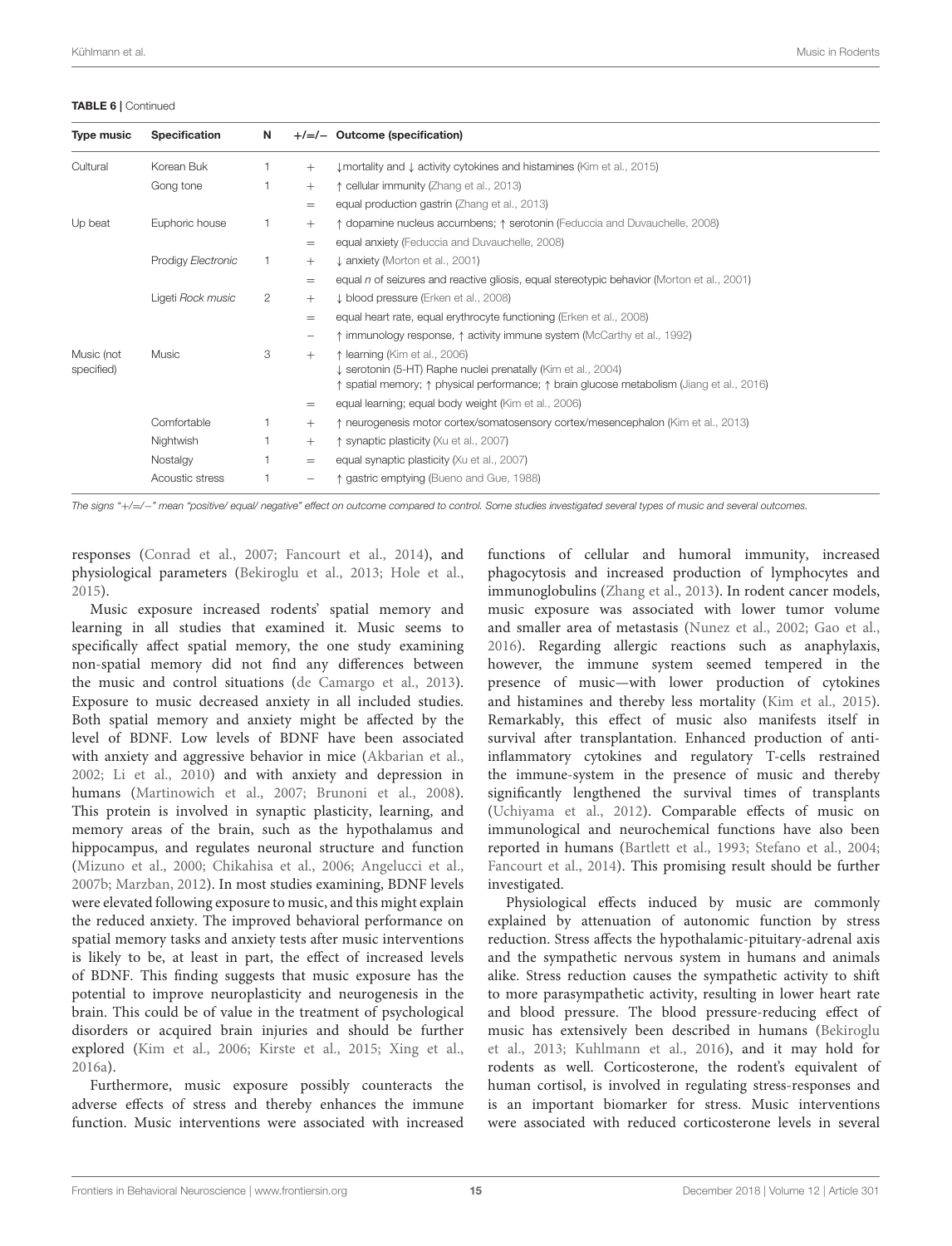animal models [\(Chikahisa et al., 2006;](#page-16-13) [Tasset et al., 2012\)](#page-17-6). Comparable effects of music on cortisol have been reported in humans [\(Leardi et al., 2007;](#page-17-34) [Koelsch et al., 2011\)](#page-17-35). In addition, the blood pressure reduction might be induced by autonomic regulation via sympathetic suppression by histaminergic receptors [\(Nakamura et al., 2007\)](#page-17-27), or on calcium level regulation via the calmodulin system [\(Sutoo and Akiyama,](#page-17-5) [2004;](#page-17-5) [Xu et al., 2007\)](#page-18-0). An increase of calcium ions enhances dopamine synthesis, and increased dopamine levels in turn may inhibit sympathetic activity via specific D2 receptors and thus reduce blood pressure [\(Sutoo and Akiyama, 1997,](#page-17-36) [2004;](#page-17-5) [Tasset et al., 2012\)](#page-17-6). Increased calcium influx in the brain might be due to excitatory impulses, also represented by enhanced synaptic transmission [\(Xu et al., 2007\)](#page-18-0). Enhanced synaptic transmission can result in improved learning and memory functions, and boosts the formation of neural networks during brain development [\(Ozawa et al., 1998;](#page-17-37) [Dumas, 2005;](#page-16-32) [Xu et al.,](#page-18-0) [2007\)](#page-18-0).

# Working Mechanisms of Music

The specific mechanisms by which music exerts its effects are unknown. It seems that at least the auditory pathway must be intact, as effects of music were not seen after lesions of the eardrum [\(Uchiyama et al., 2012\)](#page-17-9), cochlea, auditory cortex, and suprachiasmatic nucleus [\(Nakamura et al., 2007\)](#page-17-27). As for the type of music, most of the studies in this review used classical music, with a preference for music composed by Mozart. This may be described to what is known as the Mozart-effect [\(Rauscher et al., 1998\)](#page-17-22), which implies an enhanced effect on spatial memory by listening to music composed by Mozart. As the findings of replication studies are inconsistent (Newman et al., [1995;](#page-17-38) [Rideout and Laubach, 1996;](#page-17-39) [Steele et al., 1999\)](#page-17-40) a firm conclusion on the Mozart-effect cannot be drawn. Most of the 12 studies investigating other types of music, including folk music such as Korean Buk music [\(Kim et al., 2015\)](#page-17-26) or Gong tone music [\(Zhang et al., 2013\)](#page-18-3) found statistically significant results as well, suggesting there is more to music than just the classical component. Different physiological effects were observed when playing different musical pieces, even when the music was in the same genre [\(Lemmer, 2008\)](#page-17-29) or from roughly the same classical style [\(Nakamura et al., 2009\)](#page-17-28). More complex classical music seemed of more value to spatial memory than minimalistic classical music did [\(Rauscher et al., 1998\)](#page-17-22). One study compared tonal classical music of Mozart with the avant-garde classical music of Ligeti, the latter characterized by micro tonality and dissonant harmonies that could be subjectively described as unsettling [\(Lemmer, 2008\)](#page-17-29). Both pieces yielded opposite effects, suggesting that musical factors like tone, harmony, or melody are all important in exerting effects. Effects of specific intervals, rhythm, and melodies can also be seen in another study in which rats' spatial performance was negatively affected with reversed versions of the music, while original versions positively affected performance compared to controls [\(Xing et al., 2016c\)](#page-17-7). In this study rhythm appeared to be a crucial element (Xing et al., [2016c\)](#page-17-7). In other studies, rhythm also appeared to be important to achieve positive effects. Cultural music involving Gong tone or Buk instruments, both characterized by strong rhythmic patterns, induced positive effects on immunology [\(Zhang et al., 2013;](#page-18-3) [Kim et al., 2015\)](#page-17-26). These specific components of music triggering pathophysiological mechanisms warrant further investigation.

While low-frequency music altered or even abolished effects of music in rodents, higher frequency notes resulted in better responses [\(Akiyama and Sutoo, 2011;](#page-16-24) Uchiyama et al., [2012\)](#page-17-9). Hearing abilities of rodents differ from those of humans, varying from 500 Hz to 64 kHz in rats and 2 kHz to 80 kHz in mice to 20 Hz to 20 kHz in humans [\(Heffner and Heffner, 2007;](#page-16-33) [Rosen and Howell, 2013\)](#page-17-41), which could explain improvement of results with higher frequency notes. No significant differences on neurologic outcomes were found between exposure to classical or rave music after methamphetamine injection [\(Morton et al., 2001\)](#page-17-11), however, music was played loudly and this might have been so stressful that it suppressed any effects. In addition, impaired immune function was seen after exposure to loud rock music (McCarthy et al., [1992\)](#page-17-24), again suggesting that music volume might affect any outcomes.

# LIMITATIONS

The outcome of this systematic review faces several limitations. The sample sizes of the included studies were generally small. Additionally, we found a substantial unclear risk of bias (see **[Supplementary Material II](#page-16-11)**) with the SYRCLE risk of bias tool [\(Hooijmans et al., 2014\)](#page-16-12). Music interventions were heterogeneous and sometimes sparsely described. Furthermore, studies were performed in different populations and also with various types of control situations. Not every study considered the day-night cycle of rodents. When interpreting the results of this review, one should be aware of these limitations.

# **CONCLUSION**

This systematic review finds music interventions to improve outcomes of brain structure and neuro-chemistry, behavior, immunology, and physiology in rodents. These results support application of music as intervention in many healthcare areas. Future studies in both rodents and humans could look more into matters of musical complexity, rhythm, and pitch as well as the frequency with which music interventions are offered.

# AUTHOR CONTRIBUTIONS

AK, AdR, and JJ conceived the study idea. AK and AdR coordinated the systematic review. AK and AdR screened abstracts and full texts. AK and AdR wrote the first draft of the manuscript and judged risk of bias in the studies. AK, AdR, MH, CDZ, and JJ interpreted the data. AK, AdR, MH, CDZ, and JJ critically revised the manuscript. AK, AdR, MH, CDZ, and JJ had full access to all of the data in the study and can take responsibility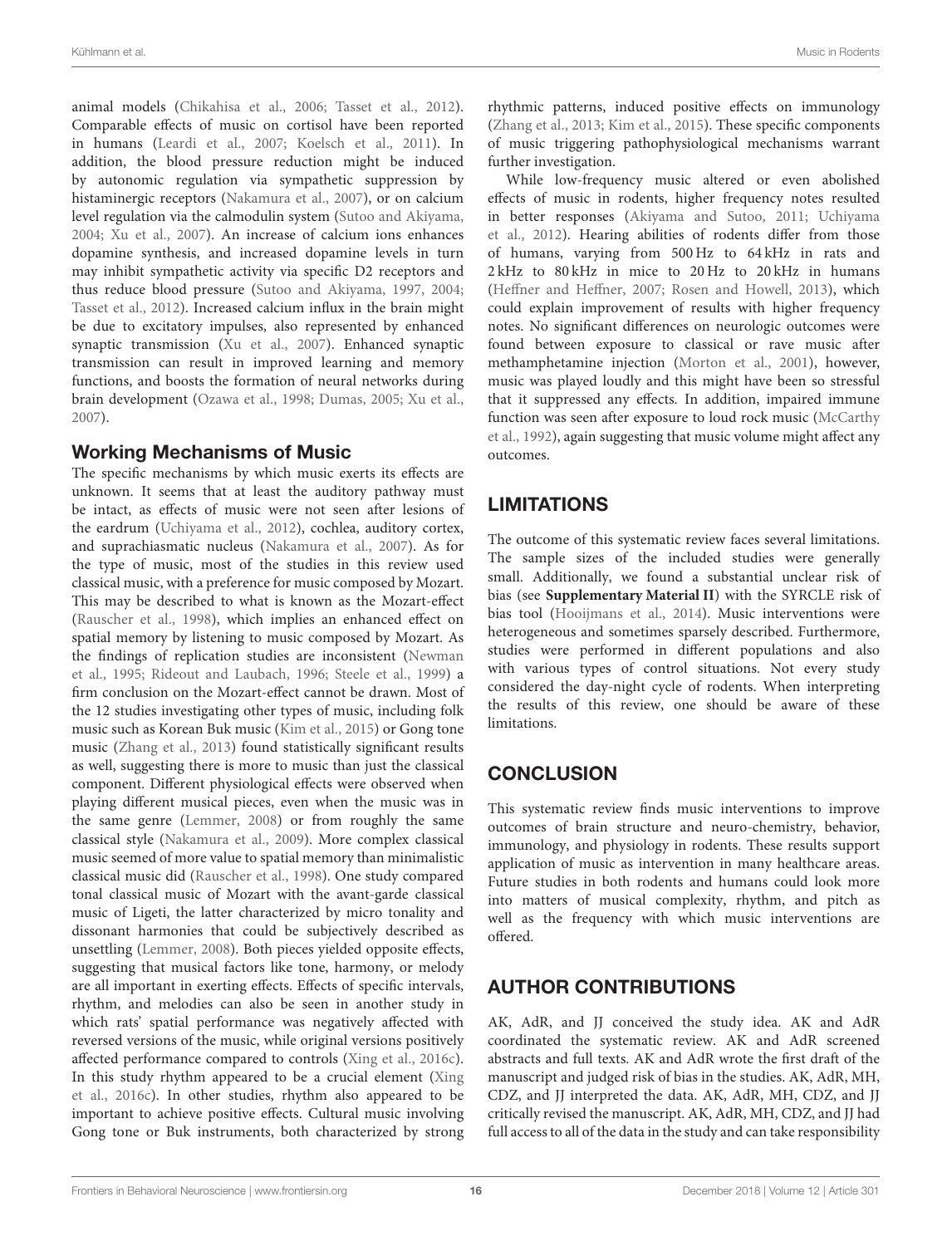for the integrity of the data and the accuracy of the data analysis.

### ACKNOWLEDGMENTS

We kindly thank Wichor Bramer, biomedical information specialist, Erasmus Medical Center, Rotterdam, the Netherlands; for his expertise with the literature search. We thank Victor Fu, Ph.D. student, Erasmus Medical Center, Rotterdam, the Netherlands; for his help with

### **REFERENCES**

- <span id="page-16-29"></span>Akbarian, S., Rios, M., Liu, R. J., Gold, S. J., Fong, H. F., Zeiler, S., et al. (2002). Brain-derived neurotrophic factor is essential for opiateinduced plasticity of noradrenergic neurons. J. Neurosci. 22, 4153–4162. doi: [10.1523/JNEUROSCI.22-10-04153.2002](https://doi.org/10.1523/JNEUROSCI.22-10-04153.2002)
- <span id="page-16-24"></span>Akiyama, K., and Sutoo, D. (2011). Effect of different frequencies of music on blood pressure regulation in spontaneously hypertensive rats. Neurosci. Lett. 487, 58–60. doi: [10.1016/j.neulet.2010.09.073](https://doi.org/10.1016/j.neulet.2010.09.073)
- <span id="page-16-18"></span>Amagdei, A., Baltes, F. R., Avram, J., and Miu, A. C. (2010). Perinatal exposure to music protects spatial memory against callosal lesions. Int. J. Dev. Neurosci. 28, 105–109. doi: [10.1016/j.ijdevneu.2009.08.017](https://doi.org/10.1016/j.ijdevneu.2009.08.017)
- <span id="page-16-14"></span>Angelucci, F., Fiore, M., Ricci, E., Padua, L., Sabino, A., and Tonali, P. A. (2007a). Investigating the neurobiology of music: brain-derived neurotrophic factor modulation in the hippocampus of young adult mice. Behav. Pharmacol. 18, 491–496. doi: [10.1097/FBP.0b013e3282d28f50](https://doi.org/10.1097/FBP.0b013e3282d28f50)
- <span id="page-16-15"></span>Angelucci, F., Ricci, E., Padua, L., Sabino, A., and Tonali, P. A. (2007b). Music exposure differentially alters the levels of brain-derived neurotrophic factor and nerve growth factor in the mouse hypothalamus. Neurosci. Lett. 429, 152–155. doi: [10.1016/j.neulet.2007.10.005](https://doi.org/10.1016/j.neulet.2007.10.005)
- <span id="page-16-26"></span>Baird, A., and Samson, S. (2015). Music and dementia. Prog. Brain Res. 217, 207–235. doi: [10.1016/bs.pbr.2014.11.028](https://doi.org/10.1016/bs.pbr.2014.11.028)
- <span id="page-16-31"></span>Bartlett, D., Kaufman, D., and Smeltekop, R. (1993). The effects of music listening and perceived sensory experiences on the immune-system as measured by interleukin-1 and cortisol. J. Music Ther. 30, 194–209. doi: [10.1093/jmt/30.4.194](https://doi.org/10.1093/jmt/30.4.194)
- <span id="page-16-28"></span>Bekiroglu, T., Ovayolu, N., Ergun, Y., and Ekerbicer, H. C. (2013). Effect of Turkish classical music on blood pressure: a randomized controlled trial in hypertensive elderly patients. Complement. Ther. Med. 21, 147–154. doi: [10.1016/j.ctim.2013.03.005](https://doi.org/10.1016/j.ctim.2013.03.005)
- <span id="page-16-5"></span>Bennett, M. P., and Lengacher, C. (2009). Humor and laughter may influence health, I. V. Humor and immune function. Evid. Based Compl. Alt. 6, 159–164. doi: [10.1093/ecam/nem149](https://doi.org/10.1093/ecam/nem149)
- <span id="page-16-7"></span>Berridge, K. C., and Kringelbach, M. L. (2015). Pleasure systems in the brain. Neuron 86, 646–664. doi: [10.1016/j.neuron.2015.02.018](https://doi.org/10.1016/j.neuron.2015.02.018)
- <span id="page-16-6"></span>Blood, A. J., and Zatorre, R. J. (2001). Intensely pleasurable responses to music correlate with activity in brain regions implicated in reward and emotion. Proc. Natl. Acad. Sci. U.S.A. 98, 11818–11823. doi: [10.1073/pnas.191355898](https://doi.org/10.1073/pnas.191355898)
- <span id="page-16-3"></span>Bradt, J., Dileo, C., and Potvin, N. (2013). Music for stress and anxiety reduction in coronary heart disease patients. Cochrane Database Syst. Rev. 12:CD006577. doi: [10.1002/14651858.CD006577.pub3](https://doi.org/10.1002/14651858.CD006577.pub3)
- <span id="page-16-30"></span>Brunoni, A. R., Lopes, M., and Fregni, F. (2008). A systematic review and metaanalysis of clinical studies on major depression and BDNF levels: implications for the role of neuroplasticity in depression. Int. J. Neuropsychopharmacol. 11, 1169–1180. doi: [10.1017/S1461145708009309](https://doi.org/10.1017/S1461145708009309)
- <span id="page-16-22"></span>Bueno, L., and Gue, M. (1988). Evidence for the involvement of corticotropinreleasing factor in the gastrointestinal disturbances induced by acoustic and cold stress in mice. Brain Res. 441, 1–4. doi: [10.1016/0006-8993\(88\)91376-5](https://doi.org/10.1016/0006-8993(88)91376-5)
- <span id="page-16-0"></span>Chan, M. F., Wong, Z. Y., and Thayala, N. V. (2011). The effectiveness of music listening in reducing depressive symptoms in adults: a systematic review. Complement. Ther. Med. 19, 332–348. doi: [10.1016/j.ctim.2011.08.003](https://doi.org/10.1016/j.ctim.2011.08.003)
- <span id="page-16-1"></span>Chang, Y. S., Chu, H., Yang, C. Y., Tsai, J. C., Chung, M. H., Liao, Y. M., et al. (2015). The efficacy of music therapy for people with dementia: a meta-analysis of randomised controlled trials. J. Clin. Nurs. 24, 3425–3440. doi: [10.1111/jocn.12976](https://doi.org/10.1111/jocn.12976)

screening papers of the literature search update. Ko Hagoort, MA, Erasmus Medical Center, Rotterdam, the Netherlands; is thanked for critically reviewing the manuscript.

### SUPPLEMENTARY MATERIAL

<span id="page-16-11"></span>The Supplementary Material for this article can be found [online at: https://www.frontiersin.org/articles/10.3389/fnbeh.](https://www.frontiersin.org/articles/10.3389/fnbeh.2018.00301/full#supplementary-material) 2018.00301/full#supplementary-material

- <span id="page-16-17"></span>Chikahisa, S., Sano, A., Kitaoka, K., Miyamoto, K. I., and Sei, H. (2007). Anxiolytic effect of music depends on ovarian steroid in female mice. Behav. Brain Res. 179, 50–59. doi: [10.1016/j.bbr.2007.01.010](https://doi.org/10.1016/j.bbr.2007.01.010)
- <span id="page-16-13"></span>Chikahisa, S., Sei, H., Morishima, M., Sano, A., Kitaoka, K., Nakaya, Y., et al. (2006). Exposure to music in the perinatal period enhances learning performance and alters BDNF/TrkB signaling in mice as adults. Behav. Brain Res. 169, 312–319. doi: [10.1016/j.bbr.2006.01.021](https://doi.org/10.1016/j.bbr.2006.01.021)
- <span id="page-16-27"></span>Conrad, C., Niess, H., Jauch, K. W., Bruns, C. J., Hartl, W. H., and Welker, L. (2007). Overture for growth hormone: requiem for interleukin-6? Crit. Care Med. 35, 2709–2713. doi: [10.1097/00003246-200712000-00005](https://doi.org/10.1097/00003246-200712000-00005)
- <span id="page-16-21"></span>Cruz, J. N., Lima, D. D., Dal Magro, D. D., and Cruz, J. G. P. (2015). Anxiolytic effect of mozart music over short and long photoperiods as part of environmental enrichment in captive rattus norvegicus (Rodentia: Muridae). Scand. J. Lab. Anim. Sci. 41, 1–7.
- <span id="page-16-19"></span>da Cruz, J. N., de Lima, D. D., Dal Magro, D. D., and da Cruz, J. G. P. (2011). The power of classic music to reduce anxiety in rats treated with simvastatin. Basic Clin Neurosci. 2, 5–11.
- <span id="page-16-20"></span>de Camargo, A. M., de Lima, D. D., Dal Magro, D. D., Seubert, J. K., da Cruz, J. N., and da Cruz, J. G. P. (2013). Adjuvant effects of classical music on simvastatin induced reduction of anxiety but not object recognition memory in rats. Psychol. Neurosci. 6, 403–410. doi: [10.3922/j.psns.2013.3.19](https://doi.org/10.3922/j.psns.2013.3.19)
- <span id="page-16-32"></span>Dumas, T. C. (2005). Developmental regulation of cognitive abilities: modified composition of a molecular switch turns on associative learning. Prog. Neurobiol. 76, 189–211. doi: [10.1016/j.pneurobio.2005.08.002](https://doi.org/10.1016/j.pneurobio.2005.08.002)
- <span id="page-16-23"></span>Erken, G., Bor-Kucukatay, M., Erken, H. A., Kursunluoglu, R., and Genc, O. (2008). Influence of classical and rock music on red blood cell rheological properties in rats. Med. Sci. Monit. 14, BR28–BR33.
- <span id="page-16-9"></span>Escribano, B., Quero, I., Feijoo, M., Tasset, I., Montilla, P., and Tunez, I. (2014). Role of noise and music as anxiety modulators: relationship with ovarian hormones in the rat. Appl. Anim. Behav. Sci. 152, 73–82. doi: [10.1016/j.applanim.2013.12.006](https://doi.org/10.1016/j.applanim.2013.12.006)
- <span id="page-16-4"></span>Fancourt, D., Ockelford, A., and Belai, A. (2014). The psychoneuroimmunological effects of music: a systematic review and a new model. Brain Behav. Immun. 36, 15–26. doi: [10.1016/j.bbi.2013.10.014](https://doi.org/10.1016/j.bbi.2013.10.014)
- <span id="page-16-8"></span>Feduccia, A. A., and Duvauchelle, C. L. (2008). Auditory stimuli enhance MDMA-conditioned reward and MDMA-induced nucleus accumbens dopamine, serotonin and locomotor responses. Brain Res. Bull. 77, 189–196. doi: [10.1016/j.brainresbull.2008.07.007](https://doi.org/10.1016/j.brainresbull.2008.07.007)
- <span id="page-16-10"></span>Gao, J., Chen, S., Lin, S., and Han, H. (2016). Effect of music therapy on pain behaviors in rats with bone cancer pain. J. BUON. 21, 466–472.
- <span id="page-16-33"></span>Heffner, H. E., and Heffner, R. S. (2007). Hearing ranges of laboratory animals. J. Am. Assoc. Lab. Anim. Sci. 46, 20–22.
- <span id="page-16-2"></span>Hole, J., Hirsch, M., Ball, E., and Meads, C. (2015). Music as an aid for postoperative recovery in adults: a systematic review and meta-analysis. Lancet 386, 1659–1671. doi: [10.1016/S0140-6736\(15\)60169-6](https://doi.org/10.1016/S0140-6736(15)60169-6)
- <span id="page-16-12"></span>Hooijmans, C. R., Rovers, M. M., de Vries, R. B., Leenaars, M., Ritskes-Hoitinga, M., and Langendam, M. W. (2014). SYRCLE's risk of bias tool for animal studies. BMC Med. Res. Methodol. 14:43. doi: [10.1186/1471-2288-14-43](https://doi.org/10.1186/1471-2288-14-43)
- <span id="page-16-16"></span>Jiang, J., Liu, G., Shi, S., and Li, Z. (2016). Musical electroacupuncture may be a better choice than electroacupuncture in a mouse model of Alzheimer's disease. Neural Plast. 2016:3131586. doi: [10.1155/2016/3131586](https://doi.org/10.1155/2016/3131586)
- <span id="page-16-25"></span>Johansson, B. B. (2011). Current trends in stroke rehabilitation. A review with focus on brain plasticity. Acta Neurol. Scand. 123, 147–159. doi: [10.1111/j.1600-0404.2010.01417.x](https://doi.org/10.1111/j.1600-0404.2010.01417.x)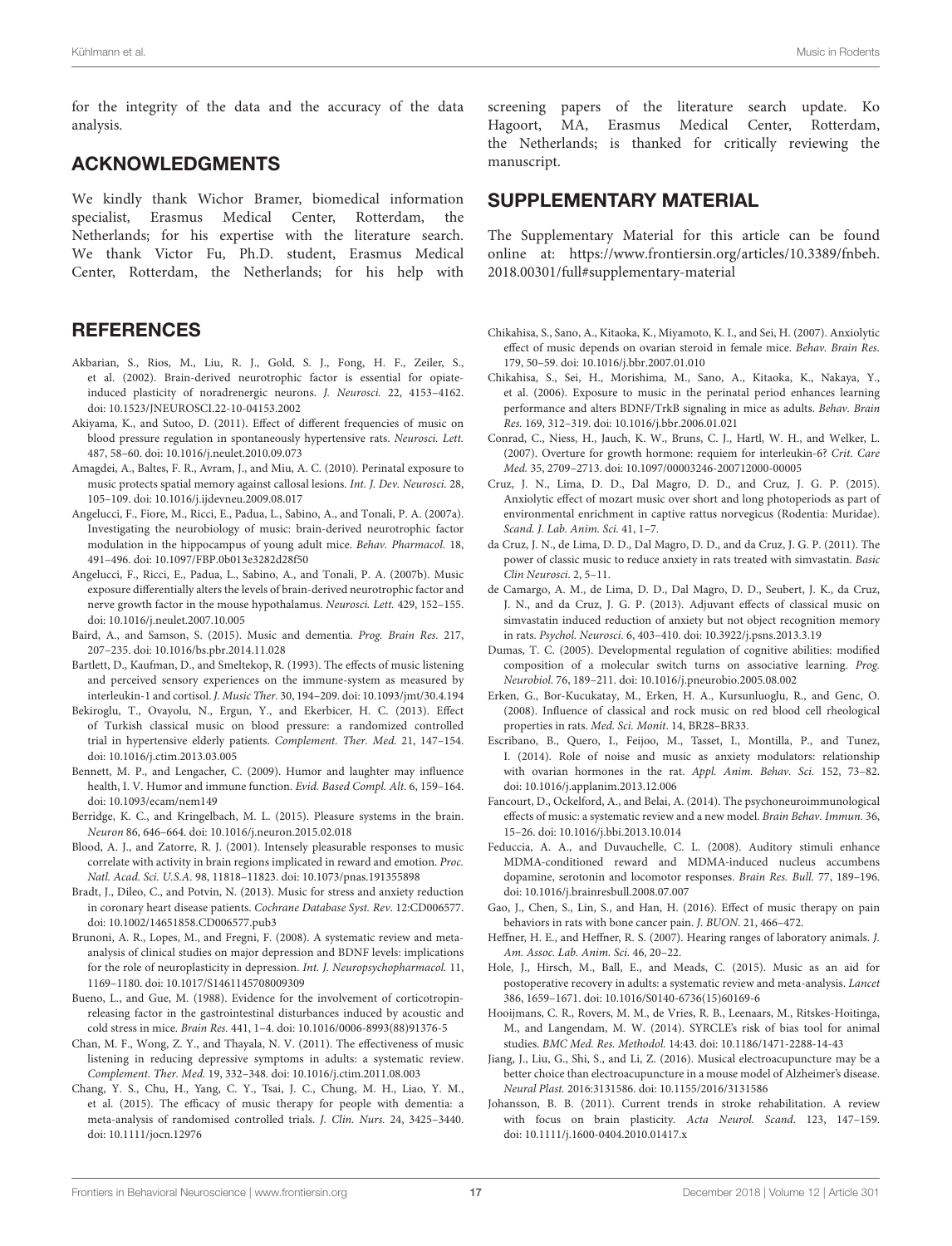- <span id="page-17-15"></span>Kim, C. H., Lee, S. C., Shin, J. W., Chung, K. J., Lee, S. H., Shin, M. S., et al. (2013). Exposure to music and noise during pregnancy influences neurogenesis and thickness in motor and somatosensory cortex of rat pups. Int. Neurourol. J. 17, 107–113. doi: [10.5213/inj.2013.17.3.107](https://doi.org/10.5213/inj.2013.17.3.107)
- <span id="page-17-13"></span>Kim, E. K., Kim, H., Lee, M. H., Kim, Y. S., Yang, H. Y., Chang, H. K., et al. (2004). Influence of prenatal noise and music on the 5-hydroxytryptamine synthesis and the tryptophan hydroxylase expression in the raphe nuclei of young rats. Neurosci. Res. Commun. 35, 118–129. doi: [10.1002/nrc.20026](https://doi.org/10.1002/nrc.20026)
- <span id="page-17-14"></span>Kim, H., Lee, M. H., Chang, H. K., Lee, T. H., Lee, H. H., Shin, M. C., et al. (2006). Influence of prenatal noise and music on the spatial memory and neurogenesis in the hippocampus of developing rats. Brain Dev. 28, 109–114. doi: [10.1016/j.braindev.2005.05.008](https://doi.org/10.1016/j.braindev.2005.05.008)
- <span id="page-17-26"></span>Kim, H. Y., Ko, K. J., Nam, S. Y., Jeong, H. J., and Kim, H. M. (2015). The sound of a buk (Korean Traditional Drum) attenuates anaphylactic reactions by the activation of estrogen receptor-beta. Int. Arch. Allergy Immunol. 167, 242–249. doi: [10.1159/000439567](https://doi.org/10.1159/000439567)
- <span id="page-17-8"></span>Kirste, I., Nicola, Z., Kronenberg, G., Walker, T. L., Liu, R. C., and Kempermann, G. (2015). Is silence golden? Effects of auditory stimuli and their absence on adult hippocampal neurogenesis. Brain Struct. Funct. 220, 1221–1228. doi: [10.1007/s00429-013-0679-3](https://doi.org/10.1007/s00429-013-0679-3)
- <span id="page-17-35"></span>Koelsch, S., Fuermetz, J., Sack, U., Bauer, K., Hohenadel, M., Wiegel, M., et al. (2011). Effects of music listening on cortisol levels and propofol consumption during spinal anesthesia. Front. Psychol. 2:58. doi: [10.3389/fpsyg.2011.00058](https://doi.org/10.3389/fpsyg.2011.00058)
- <span id="page-17-2"></span>Kuhlmann, A. Y., Etnel, J. R., Roos-Hesselink, J. W., Jeekel, J., Bogers, A. J., and Takkenberg, J. J. (2016). Systematic review and meta-analysis of music interventions in hypertension treatment: a quest for answers. BMC Cardiovasc. Disord. 16:69. doi: [10.1186/s12872-016-0244-0](https://doi.org/10.1186/s12872-016-0244-0)
- <span id="page-17-1"></span>Kuhlmann, A. Y. R., de Rooij, A., Kroese, L. F., van Dijk, M., Hunink, M. G. M., and Jeekel, J. (2018). Meta-analysis evaluating music interventions for anxiety and pain in surgery. Br. J. Surg. 105, 773–783. doi: [10.1002/bjs.10853](https://doi.org/10.1002/bjs.10853)
- <span id="page-17-34"></span>Leardi, S., Pietroletti, R., Angeloni, G., Necozione, S., Ranalletta, G., and Del Gusto, B. (2007). Randomized clinical trial examining the effect of music therapy in stress response to day surgery. Br. J. Surg. 94, 943–947. doi: [10.1002/bjs.5914](https://doi.org/10.1002/bjs.5914)
- <span id="page-17-20"></span>Lee, S. M., Kim, B. K., Kim, T. W., Ji, E. S., and Choi, H. H. (2016). Music application alleviates short-term memory impairments through increasing cell proliferation in the hippocampus of valproic acid-induced autistic rat pups. J. Exerc. Rehabil. 12, 148–155. doi: [10.12965/jer.1632638.319](https://doi.org/10.12965/jer.1632638.319)
- <span id="page-17-29"></span>Lemmer, B. (2008). Effects of music composed by Mozart and Ligeti on blood pressure and heart rate circadian rhythms in normotensive and hypertensive rats. Chronobiol. Int. 25, 971–986. doi: [10.1080/07420520802539415](https://doi.org/10.1080/07420520802539415)
- <span id="page-17-17"></span>Li, W. J., Yu, H., Yang, J. M., Gao, J., Jiang, H., Feng, M., et al. (2010). Anxiolytic effect of music exposure on BDNFMet/Met transgenic mice. Brain Res. 1347, 71–79. doi: [10.1016/j.brainres.2010.05.080](https://doi.org/10.1016/j.brainres.2010.05.080)
- <span id="page-17-25"></span>Lu, Y., Liu, M., Shi, S., Jiang, H., Yang, L., Liu, X., et al. (2010). Effects of stress in early life on immune functions in rats with asthma and the effects of music therapy. J. Asthma 47, 526–531. doi: [10.3109/02770901003801964](https://doi.org/10.3109/02770901003801964)
- <span id="page-17-31"></span>Martinowich, K., Manji, H., and Lu, B. (2007). New insights into BDNF function in depression and anxiety. Nat. Neurosci. 10, 1089–1093. doi: [10.1038/nn1971](https://doi.org/10.1038/nn1971)
- <span id="page-17-18"></span>Marzban, M. (2012). The effect of Mozart's music on hippocampal content of BDNF in postnatal rats. Eur. J. Neurol. 19:475.
- <span id="page-17-3"></span>Mavridis, I. N. (2015). Music and the nucleus accumbens. Surg. Radiol. Anat. 37, 121–125. doi: [10.1007/s00276-014-1360-0](https://doi.org/10.1007/s00276-014-1360-0)
- <span id="page-17-24"></span>McCarthy, D. O., Ouimet, M. E., and Daun, J. M. (1992). The effects of noise stress on leukocyte function in rats. Res. Nurs. Health 15, 131–137. doi: [10.1002/nur.4770150207](https://doi.org/10.1002/nur.4770150207)
- <span id="page-17-16"></span>Meng, B., Zhu, S., Li, S., Zeng, Q., and Mei, B. (2009). Global view of the mechanisms of improved learning and memory capability in mice with music-exposure by microarray. Brain Res. Bull. 80, 36–44. doi: [10.1016/j.brainresbull.2009.05.020](https://doi.org/10.1016/j.brainresbull.2009.05.020)
- <span id="page-17-4"></span>Menon, V., and Levitin, D. J. (2005). The rewards of music listening: response and physiological connectivity of the mesolimbic system. Neuroimage 28, 175–184. doi: [10.1016/j.neuroimage.2005.05.053](https://doi.org/10.1016/j.neuroimage.2005.05.053)
- <span id="page-17-32"></span>Mizuno, M., Yamada, K., Olariu, A., Nawa, H., and Nabeshima, T. (2000). Involvement of brain-derived neurotrophic factor in spatial memory formation and maintenance in a radial arm maze test in rats. J. Neurosci. 20, 7116–7121. doi: [10.1523/JNEUROSCI.20-18-07116.2000](https://doi.org/10.1523/JNEUROSCI.20-18-07116.2000)
- <span id="page-17-10"></span>Moher, D., Liberati, A., Tetzlaff, J., Altman, D. G., and Grp, P. (2009). Preferred reporting items for systematic reviews and meta-analyses:

the PRISMA statement. BMJ [339:b2535. doi: 10.1136/bmj.](https://doi.org/10.1136/bmj.b2535) b2535

- <span id="page-17-11"></span>Morton, A. J., Hickey, M. A., and Dean, L. C. (2001). Methamphetamine toxicity in mice is potentiated by exposure to loud music. Neuroreport 12, 3277–3281. doi: [10.1097/00001756-200110290-00026](https://doi.org/10.1097/00001756-200110290-00026)
- <span id="page-17-27"></span>Nakamura, T., Tanida, M., Niijima, A., Hibino, H., Shen, J., and Nagai, K. (2007). Auditory stimulation affects renal sympathetic nerve activity and blood pressure in rats. Neurosci. Lett. 416, 107–112. doi: [10.1016/j.neulet.2007.01.080](https://doi.org/10.1016/j.neulet.2007.01.080)
- <span id="page-17-28"></span>Nakamura, T., Tanida, M., Niijima, A., and Nagai, K. (2009). Effect of auditory stimulation on parasympathetic nerve activity in urethane-anesthetized rats. In vivo 23, 415–420.
- <span id="page-17-38"></span>Newman, J., Rosenbach, J. H., Burns, K. L., Latimer, B. C., Matocha, H. R., and Vogt, E. R. (1995). An experimental test of "the mozart effect": does listening to his music improve spatial ability? Percept. Mot. Skills 81(3 Pt 2):1379–1387. doi: [10.2466/pms.1995.81.3f.1379](https://doi.org/10.2466/pms.1995.81.3f.1379)
- <span id="page-17-12"></span>Nunez, M. J., Mana, P., Linares, D., Riveiro, M. P., Balboa, J., Suarez-Quintanilla, J., et al. (2002). Music, immunity and cancer. Life Sci. 71, 1047–1057. doi: [10.1016/S0024-3205\(02\)01796-4](https://doi.org/10.1016/S0024-3205(02)01796-4)
- <span id="page-17-37"></span>Ozawa, S., Kamiya, H., and Tsuzuki, K. (1998). Glutamate receptors in the mammalian central nervous system. Prog. Neurobiol. 54, 581–618. doi: [10.1016/S0301-0082\(97\)00085-3](https://doi.org/10.1016/S0301-0082(97)00085-3)
- <span id="page-17-22"></span>Rauscher, F. H., Robinson, K. D., and Jens, J. J. (1998). Improved maze learning through early music exposure in rats. Neurol. Res. 20, 427–432. doi: [10.1080/01616412.1998.11740543](https://doi.org/10.1080/01616412.1998.11740543)
- <span id="page-17-39"></span>Rideout, B. E., and Laubach, C. M. (1996). EEG correlates of enhanced spatial performance following exposure to music. Percept. Mot. Skills 82, 427–432. doi: [10.2466/pms.1996.82.2.427](https://doi.org/10.2466/pms.1996.82.2.427)
- <span id="page-17-41"></span>Rosen, S., and Howell, P. (2013). Signals and Systems for Speech and Hearing, 2nd Edn. Boston, MA: Brill.
- <span id="page-17-19"></span>Sheikhi, S., and Saboory, E. (2015). Neuroplasticity changes of rat brain by musical stimuli during fetal period. Cell J. 16, 448–455. doi: [10.22074/cellj.2015.490](https://doi.org/10.22074/cellj.2015.490)
- <span id="page-17-40"></span>Steele, K. M., dalla Bella, S., Peretz, I., Dunlop, T., Dawe, L. A., Humphrey, G. K., et al. (1999). Prelude or requiem for the 'Mozart effect'? Nature 400, 827–828. doi: [10.1038/23611](https://doi.org/10.1038/23611)
- <span id="page-17-33"></span>Stefano, G. B., Zhu, W., Cadet, P., Salamon, E., and Mantione, K. J. (2004). Music alters constitutively expressed opiate and cytokine processes in listeners. Med. Sci. Monit. 10, Ms18–Ms27.
- <span id="page-17-36"></span>Sutoo, D., and Akiyama, K. (1997). Regulation of blood pressure with calcium-dependent dopamine synthesizing system in the brain and its related phenomena. Brain Res. Brain Res. Rev. 25, 1–26. doi: [10.1016/S0165-0173\(97\)00018-0](https://doi.org/10.1016/S0165-0173(97)00018-0)
- <span id="page-17-5"></span>Sutoo, D., and Akiyama, K. (2004). Music improves dopaminergic<br>neurotransmission: demonstration based on the effect of neurotransmission: demonstration based on the effect music on blood pressure regulation. Brain Res. 1016, 255–262. doi: [10.1016/j.brainres.2004.05.018](https://doi.org/10.1016/j.brainres.2004.05.018)
- <span id="page-17-6"></span>Tasset, I., Quero, I., Garcia-Mayorgaz, A. D., Causse Del Rio, M., Tunez, I., and Montilla, P. (2012). Changes caused by haloperidol are blocked by music in Wistar rat. J. Physiol. Biochem. 68, 175–179. doi: [10.1007/s13105-011-0129-8](https://doi.org/10.1007/s13105-011-0129-8)
- <span id="page-17-30"></span>Thoma, M. V., La Marca, R., Bronnimann, R., Finkel, L., Ehlert, U., and Nater, U. M. (2013). The effect of music on the human stress response. PLoS ONE 8:e70156. doi: [10.1371/journal.pone.0070156](https://doi.org/10.1371/journal.pone.0070156)
- <span id="page-17-9"></span>Uchiyama, M., Jin, X., Zhang, Q., Hirai, T., Amano, A., Bashuda, H., et al. (2012). Auditory stimulation of opera music induced prolongation of murine cardiac allograft survival and maintained generation of regulatory CD4+CD25+ cells. J. Cardiothorac. Surg. 7:26. doi: [10.1186/1749-8090-7-26](https://doi.org/10.1186/1749-8090-7-26)
- <span id="page-17-0"></span>Vetter, D., Barth, J., Uyulmaz, S., Uyulmaz, S., Vonlanthen, R., Belli, G., et al. (2015). Effects of art on surgical patients: a systematic review and meta-analysis. Ann. Surg. 262, 704–713. doi: [10.1097/SLA.0000000000001480](https://doi.org/10.1097/SLA.0000000000001480)
- <span id="page-17-21"></span>Xing, Y., Chen, W., Wang, Y., Jing, W., Gao, S., Guo, D., et al. (2016a). Music exposure improves spatial cognition by enhancing the BDNF level of dorsal hippocampal subregions in the developing rats. Brain Res. Bull. 121, 131–137. doi: [10.1016/j.brainresbull.2016.01.009](https://doi.org/10.1016/j.brainresbull.2016.01.009)
- <span id="page-17-23"></span>Xing, Y., Qin, Y., Jing, W., Zhang, Y., Wang, Y., Guo, D., et al. (2016b). Exposure to Mozart music reduces cognitive impairment in pilocarpine-induced status epilepticus rats. Cogn. Neurodyn. 10, 23–30. doi: [10.1007/s11571-015-9361-1](https://doi.org/10.1007/s11571-015-9361-1)
- <span id="page-17-7"></span>Xing, Y., Xia, Y., Kendrick, K., Liu, X., Wang, M., Wu, D., et al. (2016c). Mozart, mozart rhythm and retrograde mozart effects: evidences from behaviours and neurobiology bases. Sci. Rep. 6:18744. doi: [10.1038/srep18744](https://doi.org/10.1038/srep18744)